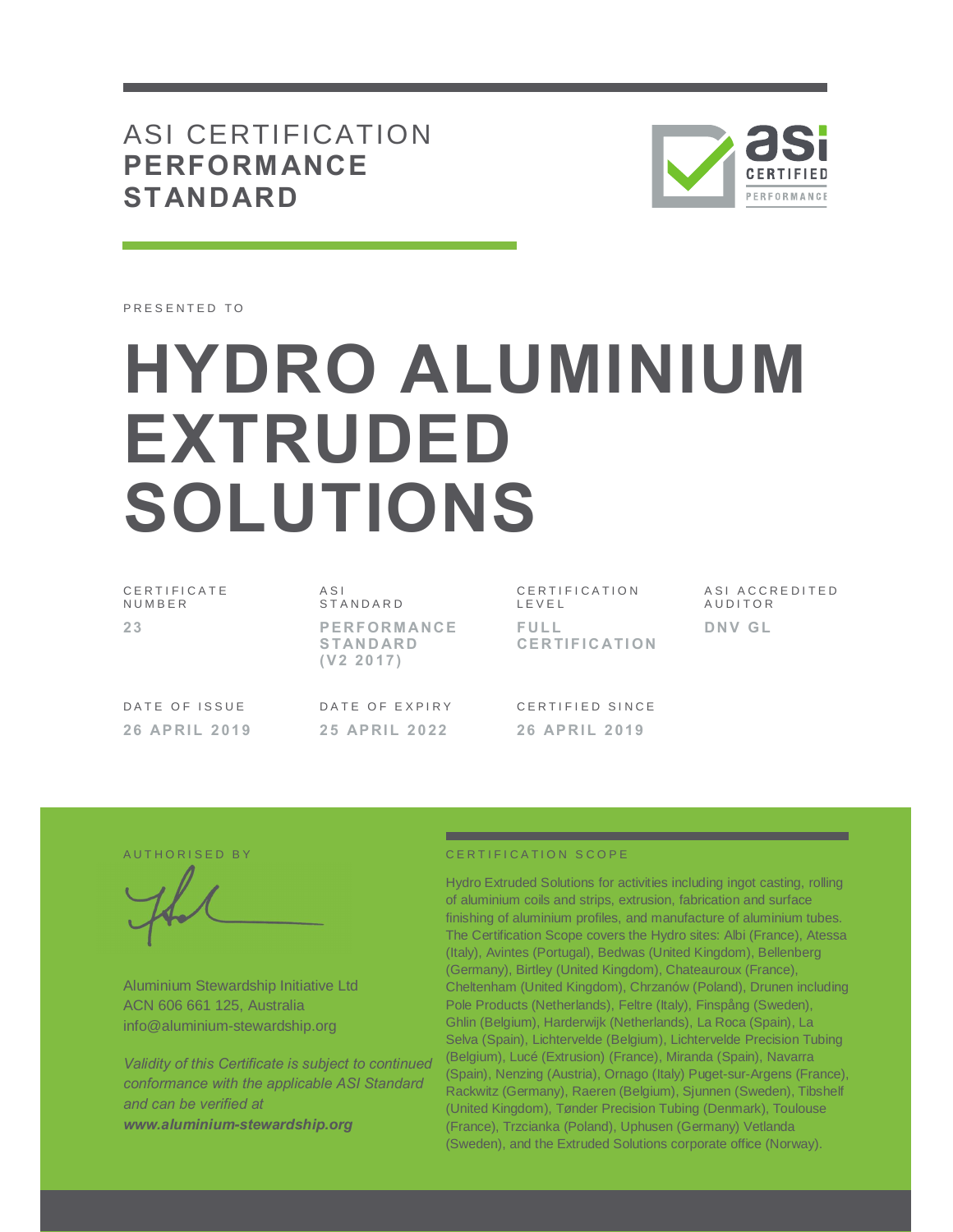# SUMMARY AUDIT REPORT **PERFORM ANCE STANDARD**

# **OVERVIE W**

| MEMBER NAME                       | Hydro                                                                                                                                                                                                                                                                                                                                                                                                                                                                                                                                                                                                                                                                                                                                                                                                                                                                                                                                                                                                                                                                                                                         |  |  |
|-----------------------------------|-------------------------------------------------------------------------------------------------------------------------------------------------------------------------------------------------------------------------------------------------------------------------------------------------------------------------------------------------------------------------------------------------------------------------------------------------------------------------------------------------------------------------------------------------------------------------------------------------------------------------------------------------------------------------------------------------------------------------------------------------------------------------------------------------------------------------------------------------------------------------------------------------------------------------------------------------------------------------------------------------------------------------------------------------------------------------------------------------------------------------------|--|--|
| ENTITY NAME                       | <b>Hydro Aluminium Extruded Solutions</b>                                                                                                                                                                                                                                                                                                                                                                                                                                                                                                                                                                                                                                                                                                                                                                                                                                                                                                                                                                                                                                                                                     |  |  |
| CERTIFICATION<br><b>SCOPE</b>     | Hydro Extruded Solutions for activities including ingot casting, rolling of<br>aluminium coils and strips, extrusion, fabrication and surface finishing of<br>aluminium profiles, and manufacture of aluminium tubes. The Certification<br>Scope covers the Hydro sites: Albi (France), Atessa (Italy), Avintes<br>(Portugal), Bedwas (United Kingdom), Bellenberg (Germany), Birtley (United<br>Kingdom), Chateauroux (France), Cheltenham (United Kingdom), Chrzanów<br>(Poland), Drunen including Pole Products (Netherlands), Feltre (Italy),<br>Finspång (Sweden), Ghlin (Belgium), Harderwijk (Netherlands), La Roca<br>(Spain), La Selva (Spain), Lichtervelde (Belgium), Lichtervelde Precision<br>Tubing (Belgium), Lucé (Extrusion) (France), Miranda (Spain), Navarra<br>(Spain), Nenzing (Austria), Ornago (Italy) Puget-sur-Argens (France),<br>Rackwitz (Germany), Raeren (Belgium), Sjunnen (Sweden), Tibshelf (United<br>Kingdom), Tønder Precision Tubing (Denmark), Toulouse (France),<br>Trzcianka (Poland), Uphusen (Germany), Vetlanda (Sweden) and the<br>Extruded Solutions corporate office (Norway). |  |  |
| SUPPLY CHAIN<br><b>ACTIVITIES</b> | Casthouses<br>۰<br>Semi-Fabrication<br>۰<br>Aluminium Re-melting/Refining                                                                                                                                                                                                                                                                                                                                                                                                                                                                                                                                                                                                                                                                                                                                                                                                                                                                                                                                                                                                                                                     |  |  |
| ASI STANDARD                      | <b>Material Conversion</b><br>Performance Standard V2                                                                                                                                                                                                                                                                                                                                                                                                                                                                                                                                                                                                                                                                                                                                                                                                                                                                                                                                                                                                                                                                         |  |  |
| AUDIT TYPE                        | Certification Audit (18 October 2018 . 8 February 2019)<br>۰<br>Scope Change Audit (18 March 2019 . 24 June 2019)<br>۰<br>Scope Change Audit (18 March 2019 . 19 July 2019)<br>Scope Change Audit (12 November 2019 . 20 December 2019)<br>Scope Change Audit (22 January 2020 . 12 February 2020)                                                                                                                                                                                                                                                                                                                                                                                                                                                                                                                                                                                                                                                                                                                                                                                                                            |  |  |
| AUDIT FIRM                        | DNV GL                                                                                                                                                                                                                                                                                                                                                                                                                                                                                                                                                                                                                                                                                                                                                                                                                                                                                                                                                                                                                                                                                                                        |  |  |
| AUDIT DATE                        | 18 October 2018 . 8 February 2019 (Certification Audit)<br>۰<br>18 March 2019. 24 June 2019 (Scope Change Audit)<br>٠                                                                                                                                                                                                                                                                                                                                                                                                                                                                                                                                                                                                                                                                                                                                                                                                                                                                                                                                                                                                         |  |  |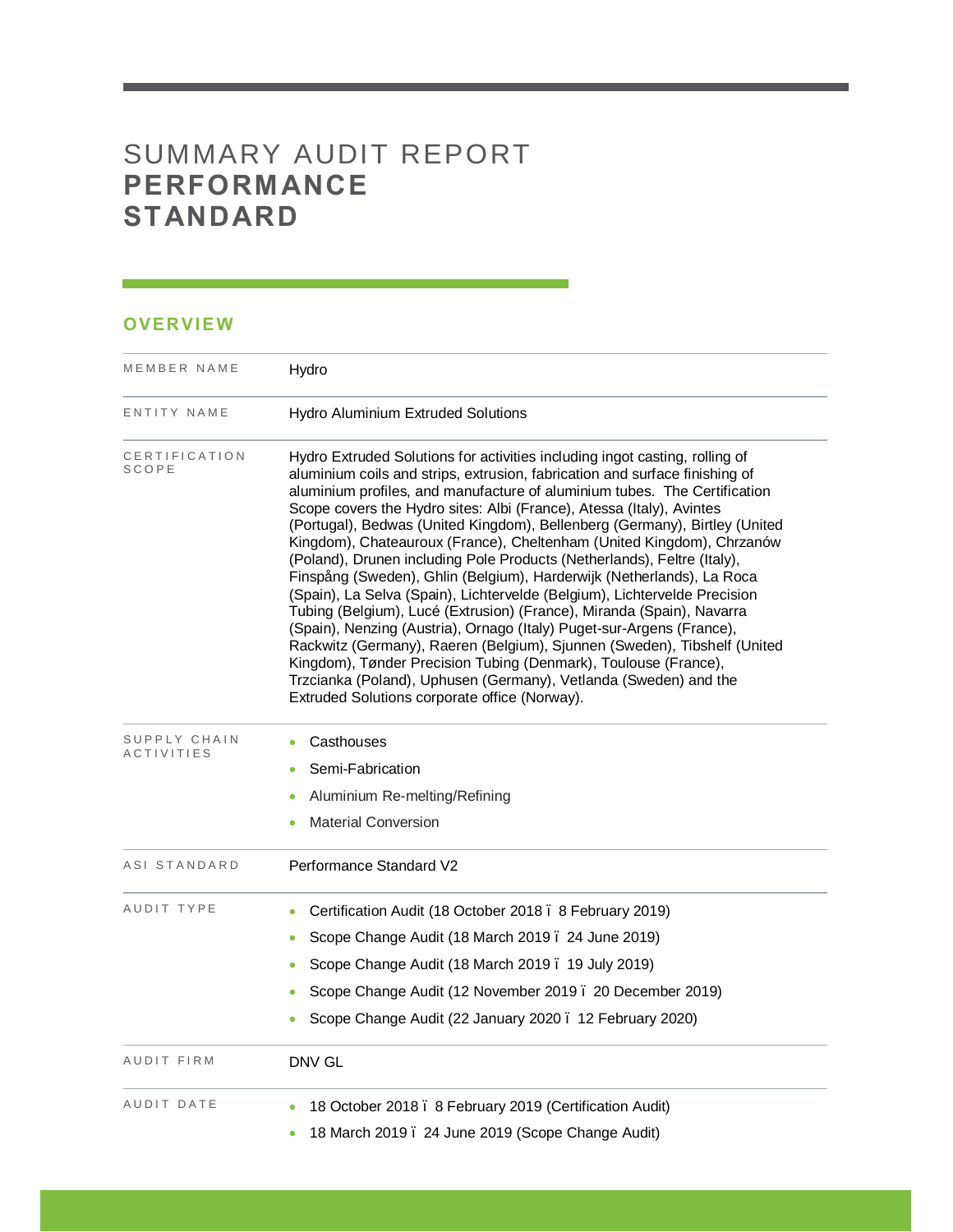|                            | 18 March 2019. 19 July 2019 (Scope Change Audit)                                                                                                                                                                                                                                                     |
|----------------------------|------------------------------------------------------------------------------------------------------------------------------------------------------------------------------------------------------------------------------------------------------------------------------------------------------|
|                            | 12 November 2019. 20 December 2019 (Scope Change Audit)<br>۰                                                                                                                                                                                                                                         |
|                            | 22 January 2020. 12 February 2020) (Scope Change Audit)                                                                                                                                                                                                                                              |
| AUDIT REPORT<br>SUBMISSION | 27 March 2019 (Certification Audit)                                                                                                                                                                                                                                                                  |
|                            | 3 September 2019 (Scope Change Audit)<br>۰                                                                                                                                                                                                                                                           |
|                            | 18 November 2019 (Scope Change Audit)                                                                                                                                                                                                                                                                |
|                            | 7 February 2020 (Scope Change Audit)<br>۰                                                                                                                                                                                                                                                            |
|                            | 2 March 2020 (Scope Change Audit)                                                                                                                                                                                                                                                                    |
| AUDIT SCOPE                | Initial Certification Audit (18 October 2018 . 8 February 2019)                                                                                                                                                                                                                                      |
|                            | The audit scope covered the Hydro Aluminium Extruded Solutions for the<br>extrusion and fabrication of aluminium profiles at the sites in Bellenberg<br>(Germany), Lichtervelde (Belgium) and the corporate office (Norway).                                                                         |
|                            | Supply chain activities included in the audit scope:                                                                                                                                                                                                                                                 |
|                            | Semi-Fabrication                                                                                                                                                                                                                                                                                     |
|                            | All relevant criteria in the ASI Performance Standard were included in the<br>audit scope.                                                                                                                                                                                                           |
|                            | First Scope Change Audit (18 March 2019. 24 June 2019)                                                                                                                                                                                                                                               |
|                            | The audit scope covered the activities at the Hydro Aluminium Extruded<br>Solutions sites Lichtervelde Precision Tubing (Belgium), Toulouse (France),<br>Rackwitz (Germany), Uphusen (Germany) and Nenzing (Austria).                                                                                |
|                            | Supply chain activities included in the audit scope:                                                                                                                                                                                                                                                 |
|                            | Semi-Fabrication                                                                                                                                                                                                                                                                                     |
|                            | Aluminium Re-melting/Refining<br>۰                                                                                                                                                                                                                                                                   |
|                            | <b>Material Conversion</b><br>۰                                                                                                                                                                                                                                                                      |
|                            | All relevant criteria in the ASI Performance Standard were included in the<br>audit scope.                                                                                                                                                                                                           |
|                            | Second Scope Change Audit (18 March 2019. 19 July 2019)                                                                                                                                                                                                                                              |
|                            | The audit scope covered the activities at the Hydro Aluminium Extruded<br>Solutions sites Atessa (Italy), Drunen including Pole Products (Netherlands),<br>Feltre (Italy), Ghlin (Belgium), Harderwijk (Netherlands), Ornago (Italy) and<br>Raeren (Belgium).                                        |
|                            | Supply chain activities included in the audit scope:                                                                                                                                                                                                                                                 |
|                            | Casthouses                                                                                                                                                                                                                                                                                           |
|                            | Semi-Fabrication                                                                                                                                                                                                                                                                                     |
|                            | Aluminium Re-melting/Refining                                                                                                                                                                                                                                                                        |
|                            | <b>Material Conversion</b><br>۰                                                                                                                                                                                                                                                                      |
|                            | All relevant criteria in the ASI Performance Standard were included in the<br>audit scope.                                                                                                                                                                                                           |
|                            | Third Scope Change Audit (12 November 2019 . 20 December 2019)                                                                                                                                                                                                                                       |
|                            | The audit scope covered the activities at the Hydro Aluminium Extruded<br>Solutions sites, Albi (France), Avintes (Portugal), Bedwas (United Kingdom),<br>Birtley (United Kingdom), Chateauroux (France), Cheltenham (United<br>Kingdom), Chrzanów (Poland), La Roca (Spain), La Selva (Spain), Lucé |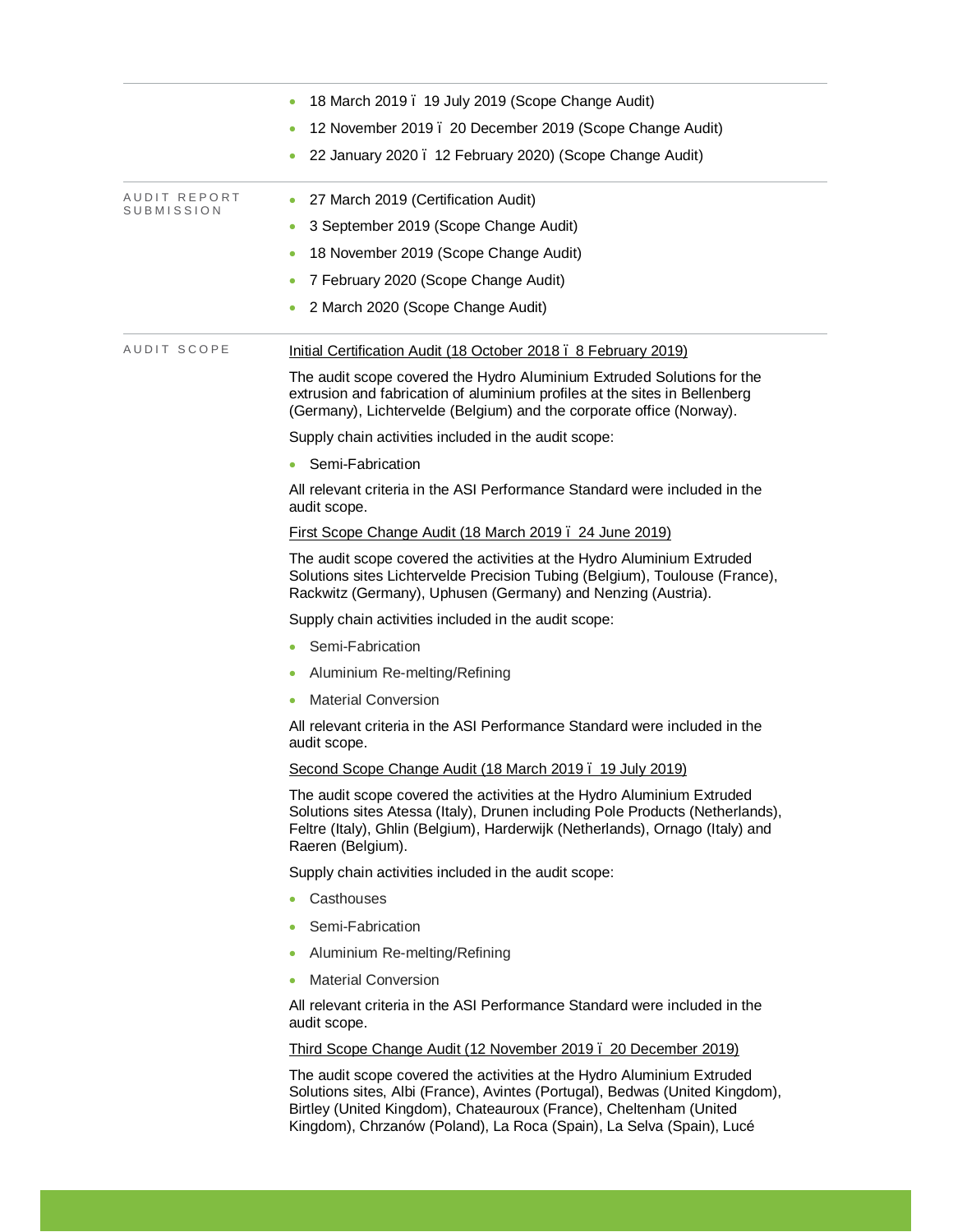(Extrusion) (France), Miranda (Spain), Navarra (Spain), Puget-sur-Argens (France), Tibshelf (United Kingdom) and Trzcianka (Poland).

Supply chain activities included in the audit scope:

- · Casthouses
- Semi-Fabrication
- · Material Conversion

Fourth Scope Change Audit (22 January 2020 – 12 February 2020)

The audit scope covered the activities at the Hydro Aluminium Extruded Solutions sites, Finspång (Sweden), Sjunnen (Sweden), Tønder PT and Vetlanda (Sweden).

Supply chain activities included in the audit scope:

- Aluminium Re-melting/refining
- · Casthouses
- Semi-Fabrication
- · Material Conversion

All relevant criteria in the ASI Performance Standard were included in the audit scope.

| AUDIT<br>OUTCOME                           | Certification                                                                                                                                                                                                                                                                                                                                                                                                                                                                                                                                                                                                                |
|--------------------------------------------|------------------------------------------------------------------------------------------------------------------------------------------------------------------------------------------------------------------------------------------------------------------------------------------------------------------------------------------------------------------------------------------------------------------------------------------------------------------------------------------------------------------------------------------------------------------------------------------------------------------------------|
| AUDIT<br>METHODOLOGY<br><b>DECLARATION</b> | The Auditors confirm that:<br>The information provided by the Entity is true and accurate to the best<br>M<br>knowledge of the Auditor(s) preparing this report.<br>The findings are based on verified Objective Evidence relevant to the<br>⊻<br>time period for the Audit, traceable and unambiguous.<br>The Audit Scope and audit methodology are sufficient to establish<br>confidence that the findings are indicative of the performance of the<br>Entity of defined Certification Scope.<br>The Auditor(s) have acted in a manner deemed ethical, truthful, accurate<br>M<br>professional, independent and objective. |
| CERTIFICATION<br>PERIOD                    | 26 April 2019 . 25 April 2022                                                                                                                                                                                                                                                                                                                                                                                                                                                                                                                                                                                                |
| NEXT AUDIT<br>TYPE                         | <b>Recertification Audit</b>                                                                                                                                                                                                                                                                                                                                                                                                                                                                                                                                                                                                 |
| NEXT AUDIT<br><b>DUE DATE</b>              | 25 April 2022                                                                                                                                                                                                                                                                                                                                                                                                                                                                                                                                                                                                                |
| CERTIFICATE<br>NUMBER                      | 23                                                                                                                                                                                                                                                                                                                                                                                                                                                                                                                                                                                                                           |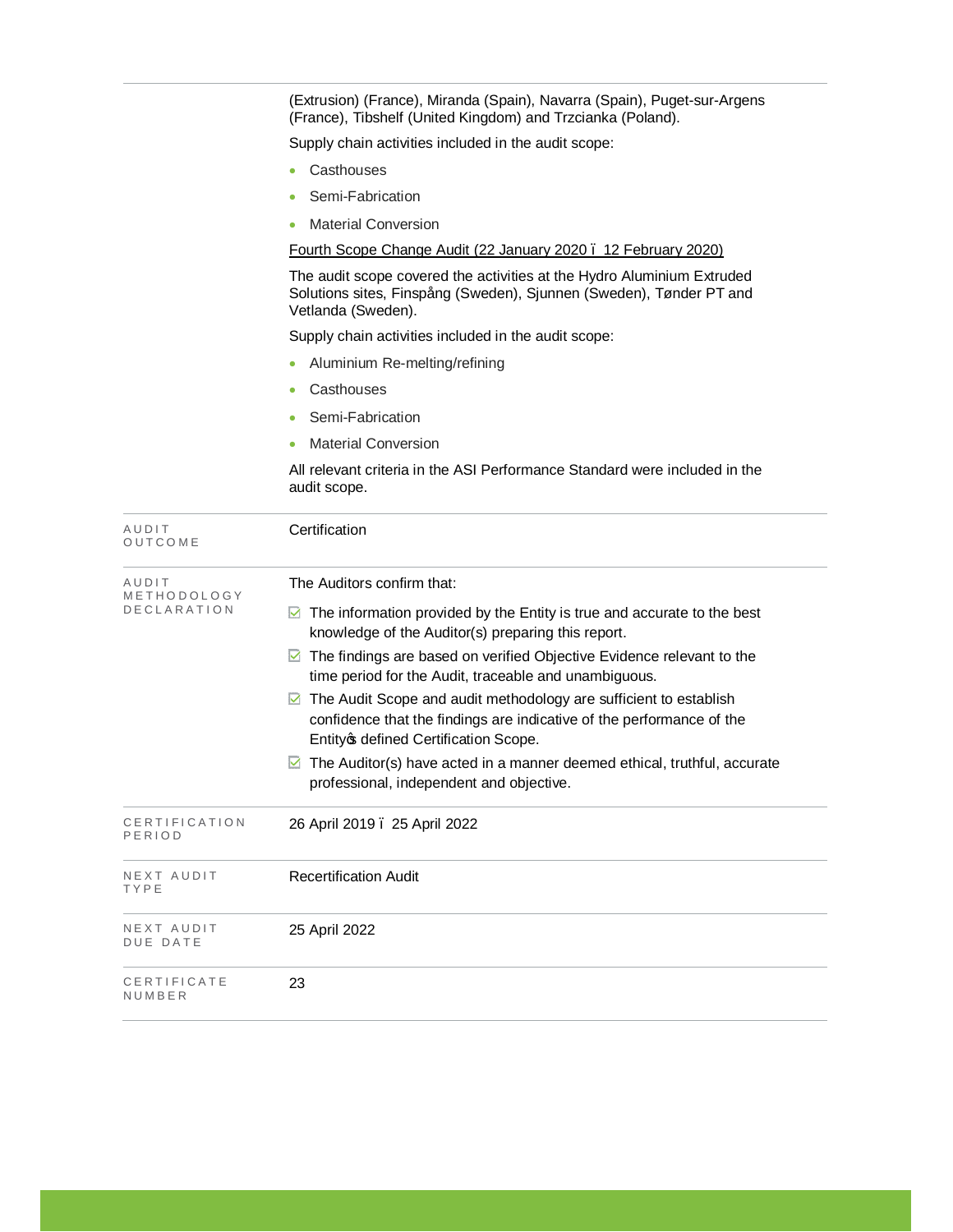# **SUMMARY OF FINDINGS**

| <b>CRITERION</b>                                                                 | <b>RATING</b> | COMMENT                                                                                                                                                                                                                                                                                                                                                                                                                                                                                          |  |
|----------------------------------------------------------------------------------|---------------|--------------------------------------------------------------------------------------------------------------------------------------------------------------------------------------------------------------------------------------------------------------------------------------------------------------------------------------------------------------------------------------------------------------------------------------------------------------------------------------------------|--|
| PRINCIPLE 1 BUSINESS INTEGRITY                                                   |               |                                                                                                                                                                                                                                                                                                                                                                                                                                                                                                  |  |
| 1.1 Legal Compliance                                                             | Conformance   | The Entity has systems in place to maintain<br>awareness of and ensure compliance with<br>Applicable Law. Link to Hydro Code of Conduct:<br>https://www.hydro.com/en/sustainability/busines<br>s-integrity-and-responsible-<br>sourcing/compliance-and-integrity/our-code-of-<br>conduct/                                                                                                                                                                                                        |  |
| 1.2 Anti-Corruption                                                              | Conformance   | The Entity works against Corruption in all its<br>forms, including Extortion and Bribery,<br>consistent with Applicable Law and prevailing<br>international standards. Anti-Corruption policy<br>and Integrity program in place and implemented<br>in the organisation by training and compliance<br>activities. Link to Hydro Code of Conduct:<br>https://www.hydro.com/en/sustainability/busines<br>s-integrity-and-responsible-<br>sourcing/compliance-and-integrity/our-code-of-<br>conduct/ |  |
| 1.3 Code of Conduct                                                              | Conformance   | The Entity has implemented a Code of Conduct<br>procedure including principles relevant to<br>environmental, social and governance<br>performance. Link to Hydro Code of Conduct:<br>https://www.hydro.com/en/sustainability/busines<br>s-integrity-and-responsible-<br>sourcing/compliance-and-integrity/our-code-of-<br>conduct/                                                                                                                                                               |  |
| PRINCIPLE 2 POLICY & MANAGEMENT                                                  |               |                                                                                                                                                                                                                                                                                                                                                                                                                                                                                                  |  |
| 2.1a Environmental, Social, and<br>Governance Policy (implement and<br>maintain) | Conformance   | The Entity has implemented and maintained, at<br>relevant levels in the Organisation,<br>Environmental, Social and Governance policies.<br>Link:<br>www.hydro.com/principles                                                                                                                                                                                                                                                                                                                     |  |
| 2.1b Environmental, Social, and<br>Governance Policy (senior<br>management)      | Conformance   | The Policies and procedures are reviewed and<br>updated on a regular basis, and all corporate<br>policies and procedure have senior<br>management approval.                                                                                                                                                                                                                                                                                                                                      |  |
| 2.1c Environmental, Social, and<br>Governance Policy (communication)             | Conformance   | The Entity is communicating the Policies<br>internally, and externally as appropriate. For<br>instance, in the annual report on the web and<br>management system. Link:<br>www.hydro.com/principles                                                                                                                                                                                                                                                                                              |  |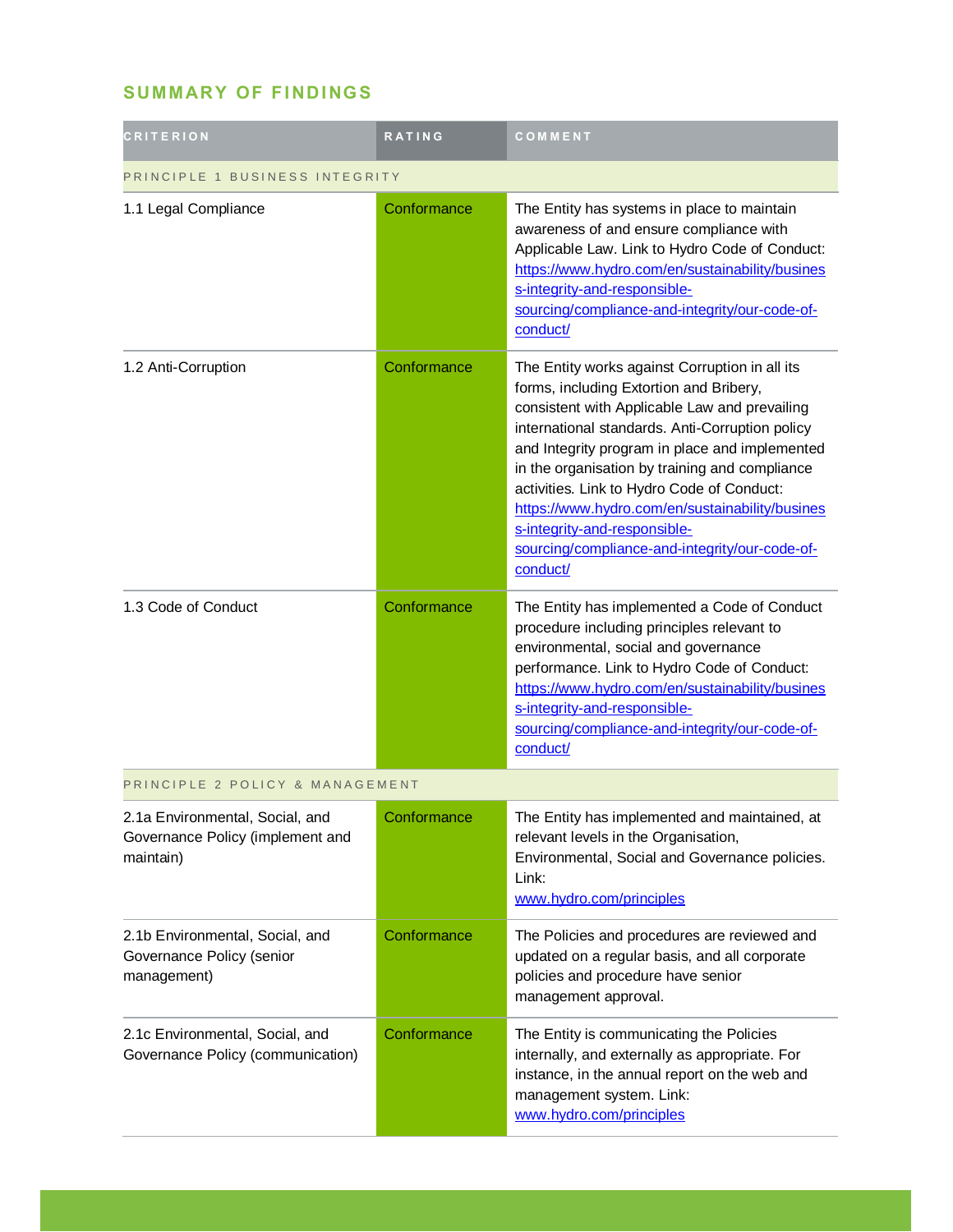| <b>CRITERION</b>                                                       | RATING      | COMMENT                                                                                                                                                                                                                                                                                                                                                                                                                                                           |
|------------------------------------------------------------------------|-------------|-------------------------------------------------------------------------------------------------------------------------------------------------------------------------------------------------------------------------------------------------------------------------------------------------------------------------------------------------------------------------------------------------------------------------------------------------------------------|
| 2.2 Leadership                                                         | Conformance | The Entity has nominated senior Management<br>Representative as having overall responsibility<br>and authority for ensuring conformance with the<br>requirements of this Standard.                                                                                                                                                                                                                                                                                |
| 2.3a Environmental and Social<br>Management Systems<br>(environmental) | Conformance | The Entity has documented and implemented<br>integrated Environmental and Social<br>Management Systems. Link:<br>www.hydro.com/principles                                                                                                                                                                                                                                                                                                                         |
| 2.3b Environmental and Social<br>Management Systems (social)           | Conformance | The Entity has documented and implemented an<br>integrated Social Management Systems. These<br>systems are integrated into the relevant social<br>aspects of OHSAS 18001 and / or ISO 45001<br>certifications, where sites are certified to these<br>standards, as well as processes related<br>corporate social policies including the Hydro<br>Human Rights Policy, the Code of Conduct,<br>management of labour rights, and occupational<br>health and safety. |
| 2.4 Responsible Sourcing                                               | Conformance | The Entity has implemented a responsible<br>sourcing Policy covering environmental, social<br>and governance issues. Link:<br>https://www.hydro.com/en/sustainability/busines<br>s-integrity-and-responsible-<br>sourcing/responsible-supply-chain/                                                                                                                                                                                                               |
| 2.5 Impact Assessments                                                 | Conformance | The Entity has conducted environmental, social,<br>cultural and Human Rights Impact<br>Assessments, including a gender analysis, for<br>new projects or major changes to existing<br>facilities. Link:<br>https://www.hydro.com/en/investors/reports-and-<br>presentations/                                                                                                                                                                                       |
| 2.6 Emergency Response Plan                                            | Conformance | The Entity have site specific emergency<br>response plans developed in collaboration with<br>potentially affected stakeholder groups such as<br>Communities, Workers and their<br>representatives, and relevant agencies.                                                                                                                                                                                                                                         |
| 2.7 Mergers and Acquisitions                                           | Conformance | The Entity has reviewed environmental, social<br>and governance issues in the Due Diligence<br>process for mergers and acquisitions. These<br>elements are governed by the Entity of CVP<br>(Capital Value Process).                                                                                                                                                                                                                                              |
| 2.8 Closure, Decommissioning and<br><b>Divestment</b>                  | Conformance | The Entity have processes and procedures to<br>review environmental, social and governance                                                                                                                                                                                                                                                                                                                                                                        |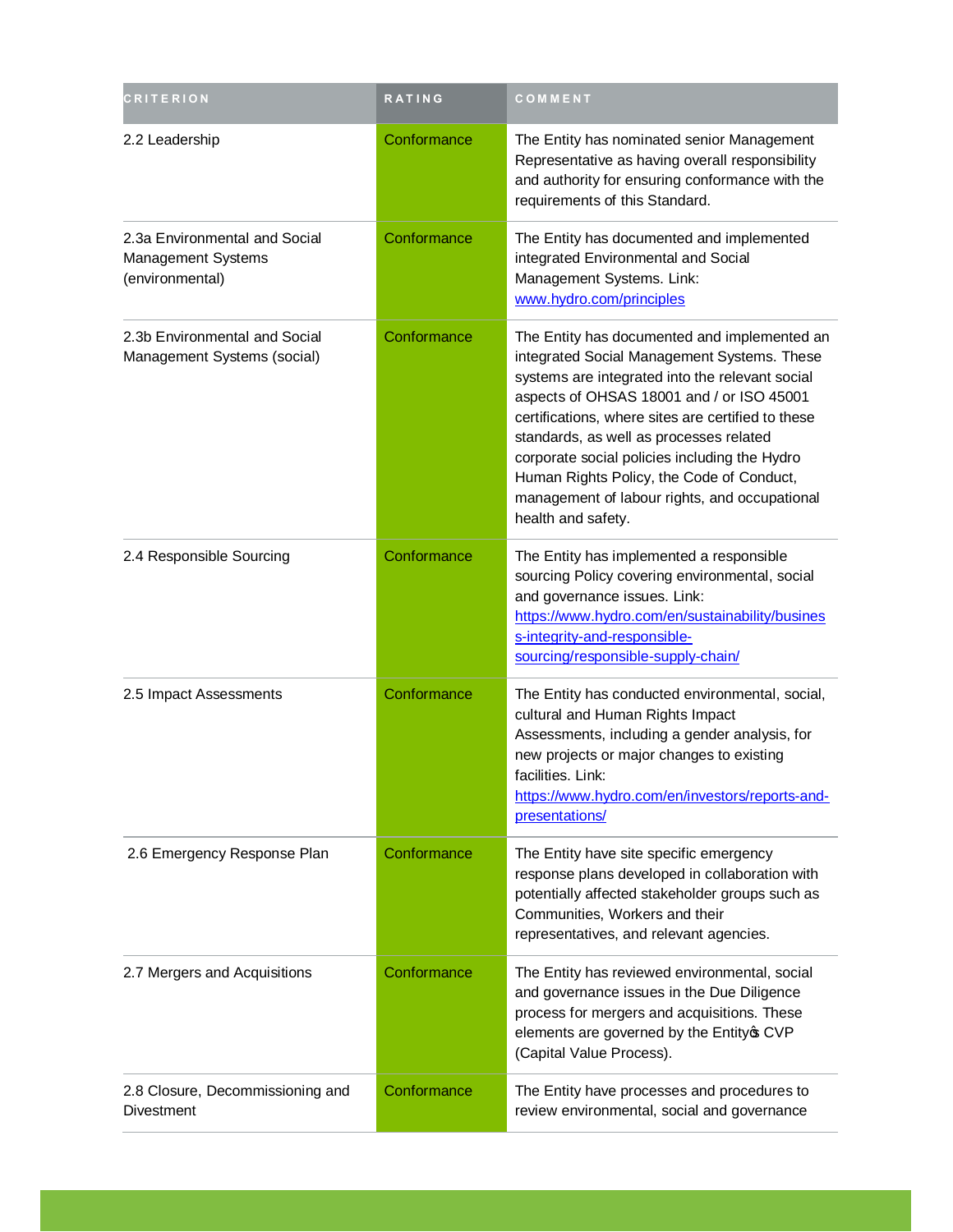| <b>CRITERION</b>                                                          | RATING         | COMMENT                                                                                                                                                                                                                                                                                                                                                          |  |
|---------------------------------------------------------------------------|----------------|------------------------------------------------------------------------------------------------------------------------------------------------------------------------------------------------------------------------------------------------------------------------------------------------------------------------------------------------------------------|--|
|                                                                           |                | issues in the planning process for closure,<br>decommissioning and divestment.                                                                                                                                                                                                                                                                                   |  |
| PRINCIPLE 3 TRANSPARENCY                                                  |                |                                                                                                                                                                                                                                                                                                                                                                  |  |
| 3.1 Sustainability Reporting                                              | Conformance    | The Entity publicly discloses its governance<br>approach and its material environmental, social<br>and economic impacts. The reporting is<br>accessible for instance through the GRI Index<br>reporting on the web:<br>https://www.hydro.com/en/download-center/                                                                                                 |  |
| 3.2 Non-compliance and liabilities                                        | Conformance    | The Entity publicly discloses information on<br>significant fines, judgments, penalties and non-<br>monetary sanctions for failure to comply with<br>Applicable Law through their annual reporting.<br>Hydro GRI Index:<br>https://www.hydro.com/en/download-center/<br>https://www.hydro.com/en/investors/reports-and-<br>presentations/                        |  |
| 3.3a Payments to governments (legal<br>and contractual)                   | Conformance    | The Entity only make, or have made on its<br>behalf, payments to governments on a legal<br>and/or contractual basis. This is disclosed in the<br>annual report accessible on the web:<br>hthttps://www.hydro.com/Document/Index?nam<br>e=Hydro%20Annual%20Report%202017&id=30<br>97https://www.hydro.com/en/investors/reports-<br>and-presentations/             |  |
| 3.3b Payments to governments<br>(disclosure . bauxite mining)             | Not Applicable | This criterion is not applicable to the Entityop<br>certification scope.                                                                                                                                                                                                                                                                                         |  |
| 3.4 Stakeholder complaints,<br>grievances and requests for<br>information | Conformance    | The Entity has implemented accessible,<br>transparent, understandable and culturally and<br>gender sensitive Complaints Resolution<br>Mechanisms, adequate to address stakeholder<br>complaints, grievances and requests for<br>information relating to its operations. This is<br>accessible through a link on the web:<br>https://www.hydro.com/en/contact-us/ |  |
| PRINCIPLE 4 MATERIAL STEWARDSHIP                                          |                |                                                                                                                                                                                                                                                                                                                                                                  |  |
| 4.1a Environmental Life Cycle<br>Assessment (life cycle impacts)          | Conformance    | The Entity evaluates life cycle impacts of its<br>major product lines for which Aluminium is<br>considered or used, e.g., through life cycle<br>assessments (LCA) studies performed by<br>independent institutions or case by case with<br>customer interactions and needs.                                                                                      |  |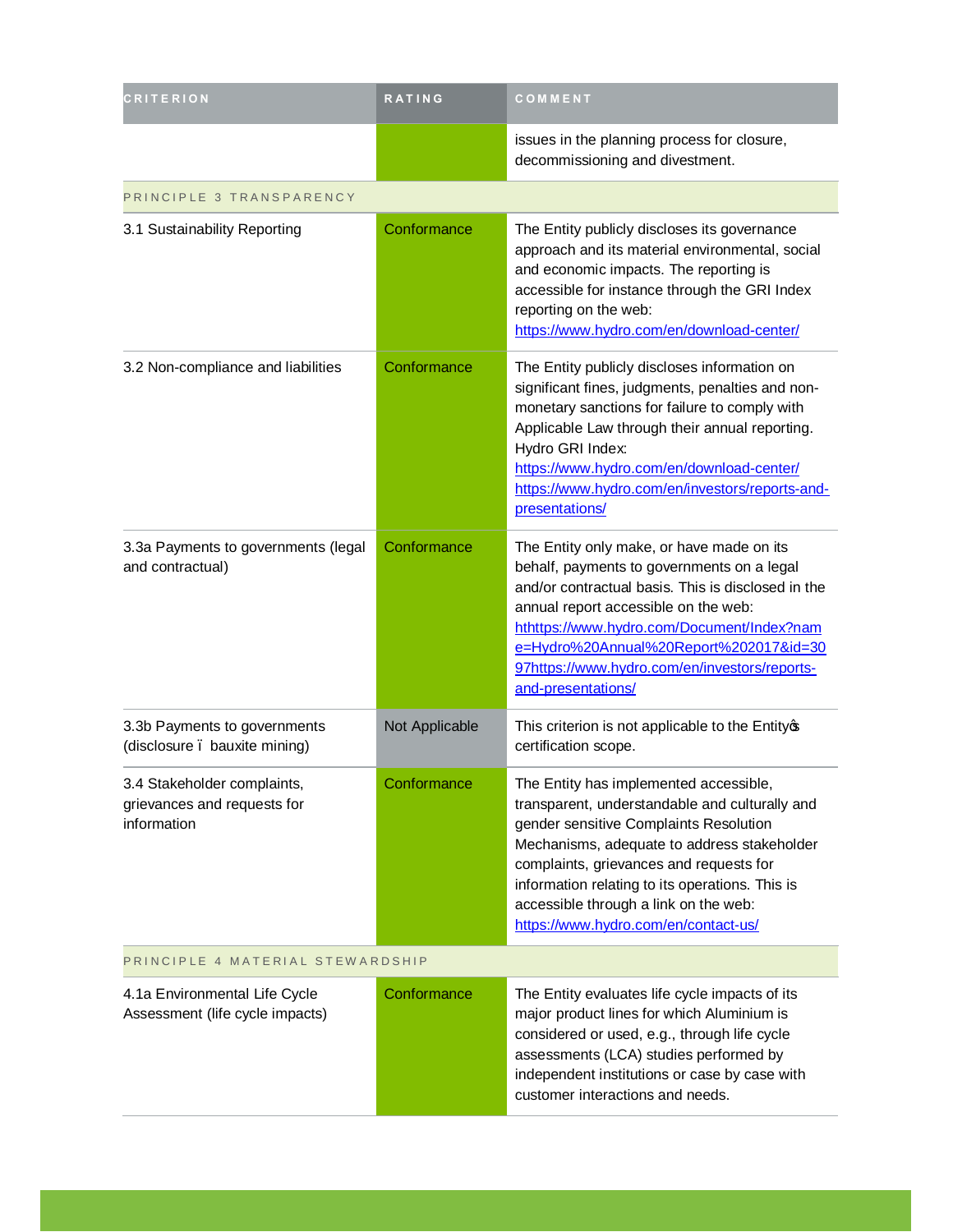| <b>CRITERION</b>                                                         | RATING      | COMMENT                                                                                                                                                                                                                                                                                                                                                                                                                                                                                                                                                       |
|--------------------------------------------------------------------------|-------------|---------------------------------------------------------------------------------------------------------------------------------------------------------------------------------------------------------------------------------------------------------------------------------------------------------------------------------------------------------------------------------------------------------------------------------------------------------------------------------------------------------------------------------------------------------------|
| 4.1b Environmental Life Cycle<br>Assessment (cradle to gate)             | Conformance | The Entity publicly communicates Life Cycle<br>Assessment (cradle to gate) information through<br>international studies and is a key contributor<br>with analysis and data in this respect.                                                                                                                                                                                                                                                                                                                                                                   |
| 4.1c Environmental Life Cycle<br>Assessment (public communication)       | Conformance | The Entity publicly communicates LCA<br>information through international studies<br>availably on the web. The public<br>communications include the underlying<br>assumptions, including the system boundaries.                                                                                                                                                                                                                                                                                                                                               |
| 4.2 Product design                                                       | Conformance | The Entity integrates clear objectives in the<br>design and development process for products or<br>components to enhance sustainability, including<br>the environmental life cycle impacts of the end<br>product. Hydro has a climate strategy use to<br>ensure it produces aluminium with the low<br>energy consumption and greenhouse gas<br>emissions. Where product design occurs at<br>Hydro Extruded sites, an optimisation program<br>is used for the design, to maximise outcomes<br>including sustainability, such as through<br>reduction of scrap. |
| 4.3a Aluminium Process Scrap<br>(targets)                                | Conformance | The Entity has established strategies targeting<br>100% scrap for collection, recycling and/or<br>reuse, supporting a circular economy thinking.                                                                                                                                                                                                                                                                                                                                                                                                              |
| 4.3b Aluminium Process Scrap (alloy<br>separation)                       | Conformance | The Entity has established good systems and<br>processes to separate Aluminium alloys and<br>grades for recycling.                                                                                                                                                                                                                                                                                                                                                                                                                                            |
| 4.4a Collection and recycling of<br>products at end-of-life (strategy)   | Conformance | The Entity aims to advocate aluminium as a<br>building block for the low-carbon circular<br>economy, continue to reduce its environmental<br>footprint, increase recycling of post-consumer<br>scrap. Targets, activities and timelines have<br>been established, including collection and<br>recycling of products at end-of-life:<br>https://www.hydro.com/en/about-<br>aluminium/aluminium-life-cycle/                                                                                                                                                     |
| 4.4b Collection and recycling of<br>products at end-of-life (engagement) | Conformance | The Entity is engaging in different recycling<br>initiatives and increasing capacity to process<br>post-consumer scrap. For instance, the 75R<br>(75% post-consumer recycling content) claim is<br>a good example of this.<br>https://www.hydro.com/en/products-and-<br>services/low-carbon-aluminium/hydro-circal-75r/                                                                                                                                                                                                                                       |
|                                                                          |             |                                                                                                                                                                                                                                                                                                                                                                                                                                                                                                                                                               |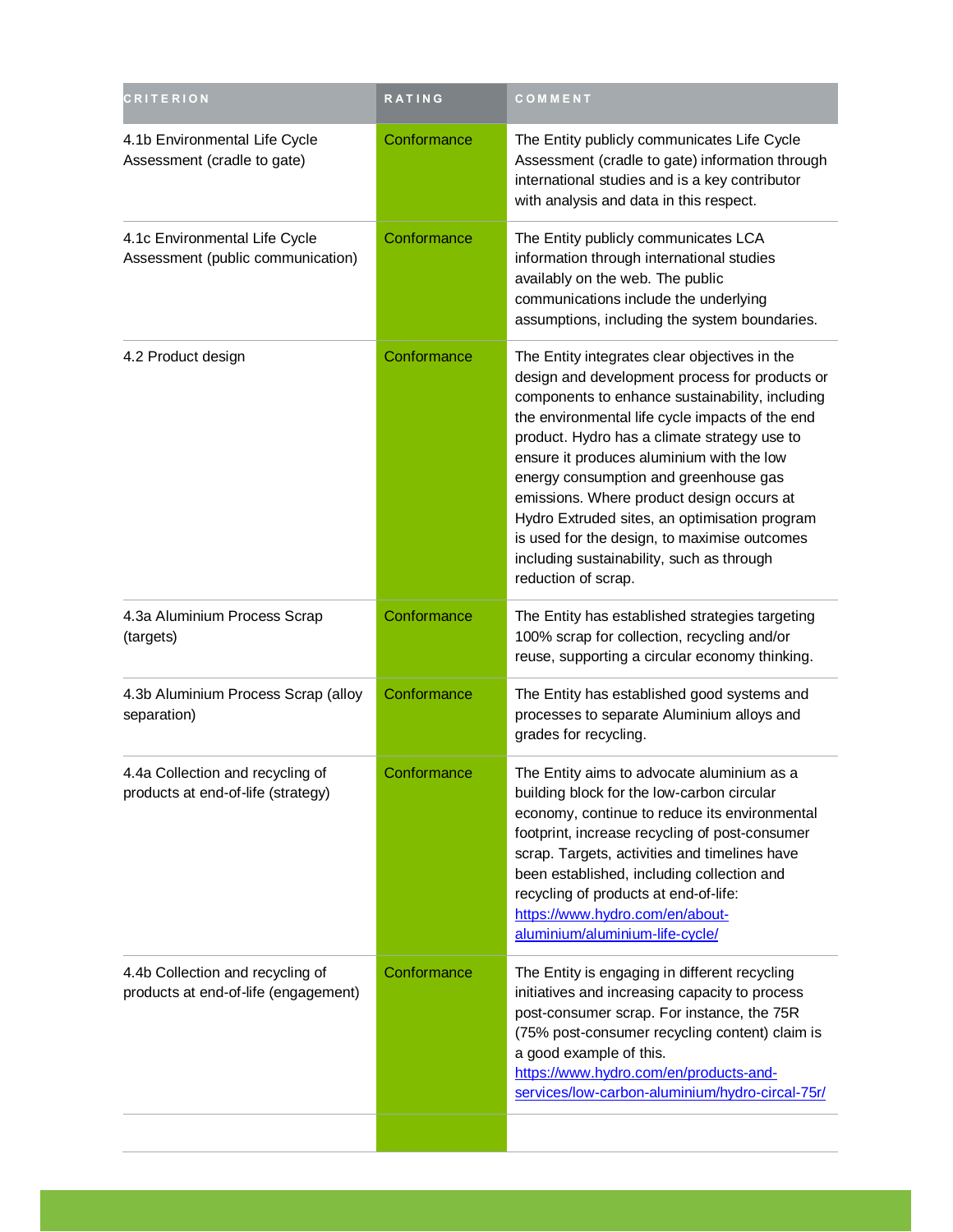| <b>CRITERION</b>                                      | <b>RATING</b>  | COMMENT                                                                                                                                                                                                                                                      |
|-------------------------------------------------------|----------------|--------------------------------------------------------------------------------------------------------------------------------------------------------------------------------------------------------------------------------------------------------------|
| PRINCIPLE 5 GREENHOUSE GAS EMISSIONS                  |                |                                                                                                                                                                                                                                                              |
| 5.1 Disclosure of GHG emissions and<br>energy use     | Conformance    | The Entity discloses GHG emissions and energy<br>use in their environmental reporting as part of<br>the annual report:<br>https://www.hydro.com/en/investors/reports-and-<br>presentations/                                                                  |
| 5.2 GHG emissions reductions                          | Conformance    | The Entity has an ambitious target and strategy<br>to be carbon neutral by 2020. Different<br>roadmaps, projects and initiatives supports this<br>strategy. Hydro's annual report 2017:<br>https://www.hydro.com/en/investors/reports-and-<br>presentations/ |
| 5.3a Aluminium Smelting<br>(management system)        | Not Applicable | This criterion is not applicable to the Entity of<br>certification scope.                                                                                                                                                                                    |
| 5.3b Aluminium Smelting (up to and<br>including 2020) | Not Applicable | This criterion is not applicable to the Entity of<br>certification scope.                                                                                                                                                                                    |
| 5.3c Aluminium Smelting (after 2020)                  | Not Applicable | This criterion is not applicable to the Entity of<br>certification scope.                                                                                                                                                                                    |

PRINCIPLE 6 EMISSIONS, EFFLUENTS AND WASTE

| 6.1 Emissions to Air                                                 | Conformance | The Entity has good systems and procedures<br>minimize impacts and to report on emissions to<br>air to regulators and internally to group level.<br>The aggregated performance is presented in the<br>annual report available on the web.    |
|----------------------------------------------------------------------|-------------|----------------------------------------------------------------------------------------------------------------------------------------------------------------------------------------------------------------------------------------------|
| 6.2 Discharges to Water                                              | Conformance | The Entity has good systems and procedures<br>minimize impacts and to report on discharges to<br>water to regulators and internally to group level.<br>The aggregated performance is presented in the<br>annual report available on the web. |
| 6.3a Assessment and Management<br>of Spills and Leakage (assessment) | Conformance | The Entity is ISO 14001 certified and regularly<br>assess major risk related to environmental<br>aspects, potential spills and leakage from the<br>production processes.                                                                     |
| 6.3b Assessment and Management<br>of Spills and Leakage (management) | Conformance | The Entity has extensive plans, compliance<br>controls and a monitoring programme in place to<br>prevent and detect spills and leakage. An<br>external communication plan/procedure for spills<br>and leakages is in place.                  |
| 6.4a Reporting of Spills (immediate<br>disclosure)                   | Conformance | The Entity has good systems and a reporting<br>culture to address and disclose potential<br>significant spills.                                                                                                                              |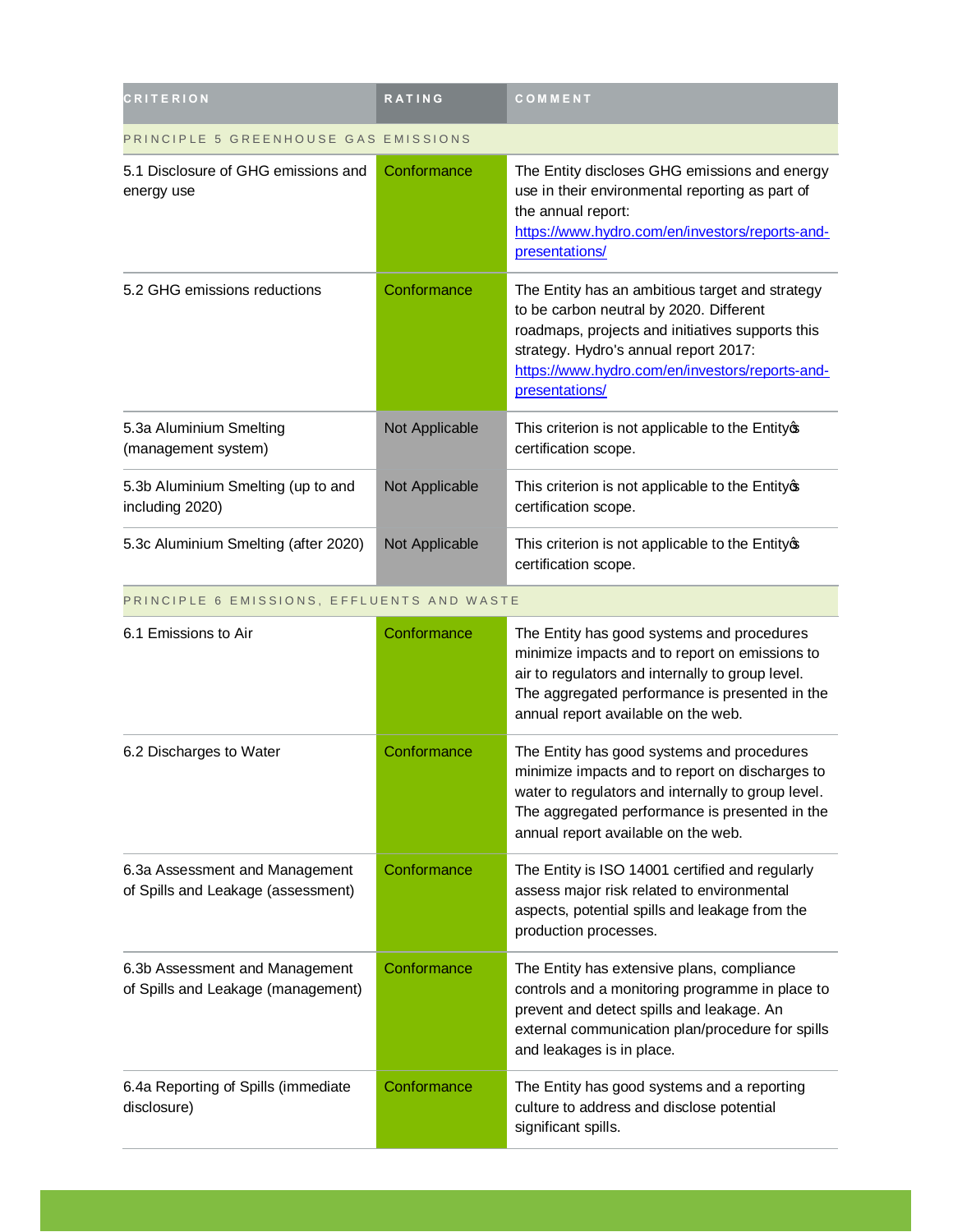| <b>CRITERION</b>                                                 | RATING         | COMMENT                                                                                                                                                                                                                                         |
|------------------------------------------------------------------|----------------|-------------------------------------------------------------------------------------------------------------------------------------------------------------------------------------------------------------------------------------------------|
| 6.4b Reporting of Spills (regular<br>reporting)                  | Conformance    | The Entity has good systems and a reporting<br>culture to address and disclose potential<br>significant spills.<br>https://www.hydro.com/en/investors/reports-and-<br>presentations/                                                            |
| 6.5a Waste management and<br>reporting (strategy)                | Conformance    | The Entity has a strong strategy on recycling<br>and waste mitigation, developed in accordance<br>with the Waste Mitigation Hierarchy. Several<br>projects and investment on improving recycling<br>are implemented, as well as reducing waste. |
| 6.5b Waste management and<br>reporting (disclosure)              | Conformance    | The Entity publicly disclose the waste<br>generation and disposals in the annual report.<br>https://www.hydro.com/en/investors/reports-and-<br>presentations/                                                                                   |
| 6.6a Bauxite Residue (storage<br>construction)                   | Not Applicable | This criterion is not applicable to the Entityos<br>certification scope.                                                                                                                                                                        |
| 6.6b Bauxite Residue (integrity<br>checks and controls)          | Not Applicable | This criterion is not applicable to the Entity of<br>certification scope.                                                                                                                                                                       |
| 6.6c Bauxite Residue (water<br>discharge)                        | Not Applicable | This criterion is not applicable to the Entityop<br>certification scope.                                                                                                                                                                        |
| 6.6d Bauxite Residue (marine and<br>aquatic environments)        | Not Applicable | This criterion is not applicable to the Entityos<br>certification scope.                                                                                                                                                                        |
| 6.6e Bauxite Residue (start of the art<br>technologies)          | Not Applicable | This criterion is not applicable to the Entityos<br>certification scope.                                                                                                                                                                        |
| 6.6f Bauxite Residue (remediation)                               | Not Applicable | This criterion is not applicable to the Entityop<br>certification scope.                                                                                                                                                                        |
| 6.7a Spent Pot Lining (SPL) (storage<br>and management)          | Not Applicable | This criterion is not applicable to the Entityos<br>certification scope.                                                                                                                                                                        |
| 6.7b Spent Pot Lining (SPL)<br>(recovery and recycling)          | Not Applicable | This criterion is not applicable to the Entity of<br>certification scope.                                                                                                                                                                       |
| 6.7c Spent Pot Lining (SPL)<br>(Untreated SPL)                   | Not Applicable | This criterion is not applicable to the Entity of<br>certification scope.                                                                                                                                                                       |
| 6.7d Spent Pot Lining (SPL) (review<br>of alternatives)          | Not Applicable | This criterion is not applicable to the Entity of<br>certification scope.                                                                                                                                                                       |
| 6.7e Spent Pot Lining (SPL) (marine<br>and aquatic environments) | Not Applicable | This criterion is not applicable to the Entityos<br>certification scope.                                                                                                                                                                        |
| 6.8a Dross (recovery)                                            | Conformance    | Dross generated from the Entity os sites with<br>casting operations is treated with a corporate                                                                                                                                                 |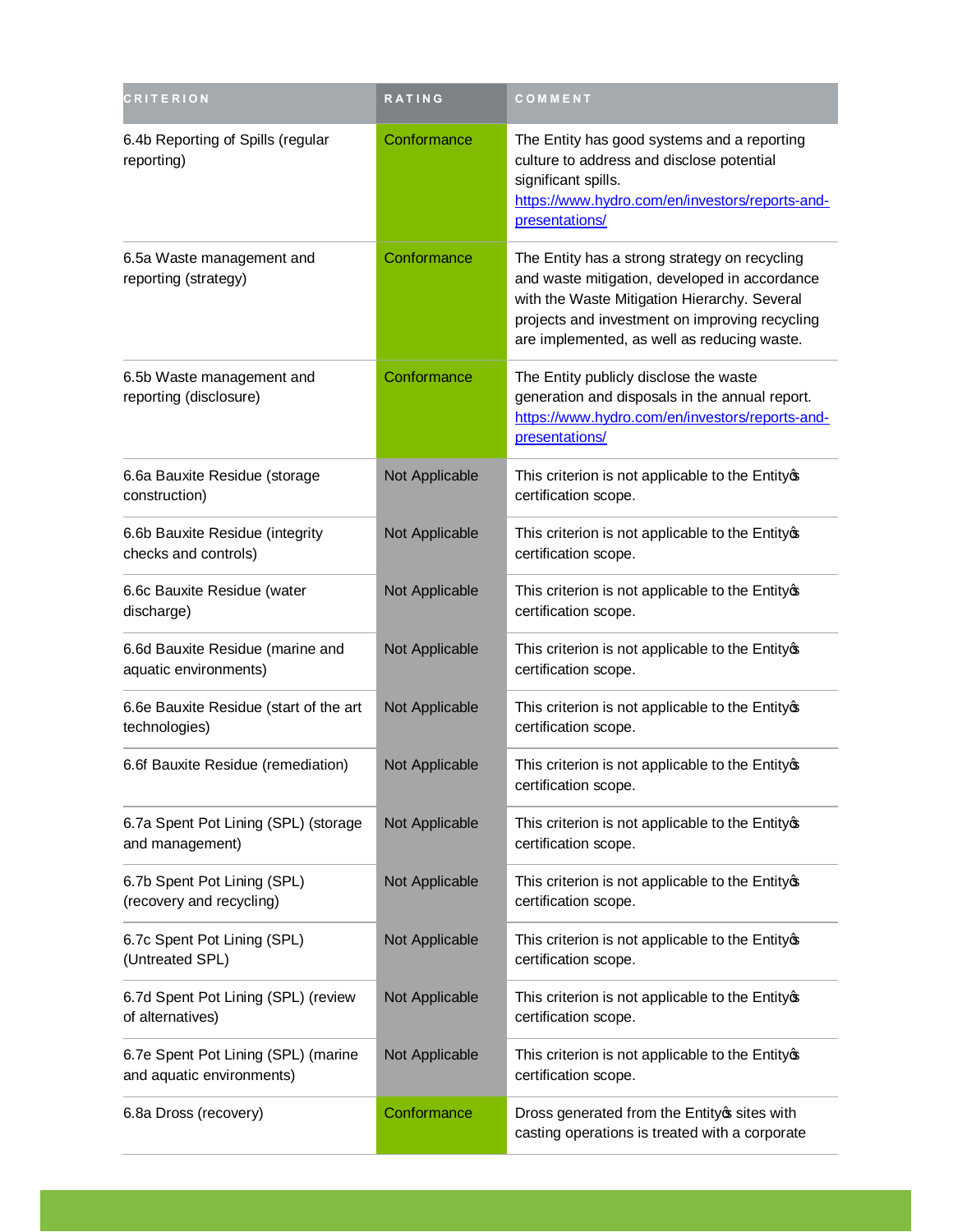| <b>CRITERION</b>                            | <b>RATING</b>  | COMMENT                                                                                                                                                                                                                                                                                                                                                                                                                                                                                                                                                                                                |
|---------------------------------------------|----------------|--------------------------------------------------------------------------------------------------------------------------------------------------------------------------------------------------------------------------------------------------------------------------------------------------------------------------------------------------------------------------------------------------------------------------------------------------------------------------------------------------------------------------------------------------------------------------------------------------------|
|                                             |                | partner to maximise the recovery of Aluminium.<br>Also, the Entity implements processes to reduce<br>generation of dross.                                                                                                                                                                                                                                                                                                                                                                                                                                                                              |
| 6.8b Dross (recycling)                      | Conformance    | Dross generated from the Entity os sites with<br>casting operations is treated with a corporate<br>partner. Dross fines are recycled. Also, the<br>Entity implements processes to reduce<br>generation of dross.                                                                                                                                                                                                                                                                                                                                                                                       |
| 6.8c Dross (review of alternatives)         | Not Applicable | All of the dross is treated and there is no<br>landfilling.                                                                                                                                                                                                                                                                                                                                                                                                                                                                                                                                            |
| PRINCIPLE 7 WATER STEWARDSHIP               |                |                                                                                                                                                                                                                                                                                                                                                                                                                                                                                                                                                                                                        |
| 7.1a Water assessment (mapping)             | Conformance    | The Entity has mapped its water withdrawal and<br>use locally and reports through internal<br>environmental reporting.                                                                                                                                                                                                                                                                                                                                                                                                                                                                                 |
| 7.1b Water assessment (risk<br>assessment)  | Conformance    | The Entity has assessed risks related to<br>operational, internal and external risk in their<br>area of influence. The area of influence included<br>in the assessments varies with each facility but<br>takes into account dependent on relevant<br>factors such as nearby water bodies, aquifers,<br>sensitive environments, competing users for the<br>water resource and impacts from associated<br>facilities, as appropriate. Notably, the Entityos<br>water withdrawal, use and water related risks<br>are low because most of the Entityos sites have<br>closed loop water management systems. |
| 7.2a Water management<br>(management plans) | Conformance    | The Entity maps risks and implement a<br>management plan. From this targets and actions<br>are established (timebound).                                                                                                                                                                                                                                                                                                                                                                                                                                                                                |
| 7.2b Water management (monitoring)          | Conformance    | The Entity is supporting the SDGG (Sustainable<br>Development Goals) and have identified water<br>stewardship as a prioritized topic of their<br>operation. The Entity monitors the effectiveness<br>of its water management plans.                                                                                                                                                                                                                                                                                                                                                                    |
| 7.3 Disclosure of water usage and<br>risks  | Conformance    | The Entity has mapped its water withdrawal and<br>use and reports through Hydro Environmental<br>Reporting platform, as well as to local<br>authorities. Water withdrawals and use is also<br>included in Environmental Profile Report 2018:<br>https://www.european-aluminium.eu/resource-<br>hub/environmental-profile-report-2018<br>Material water related risks, when relevant, are<br>also publicly disclosed.                                                                                                                                                                                   |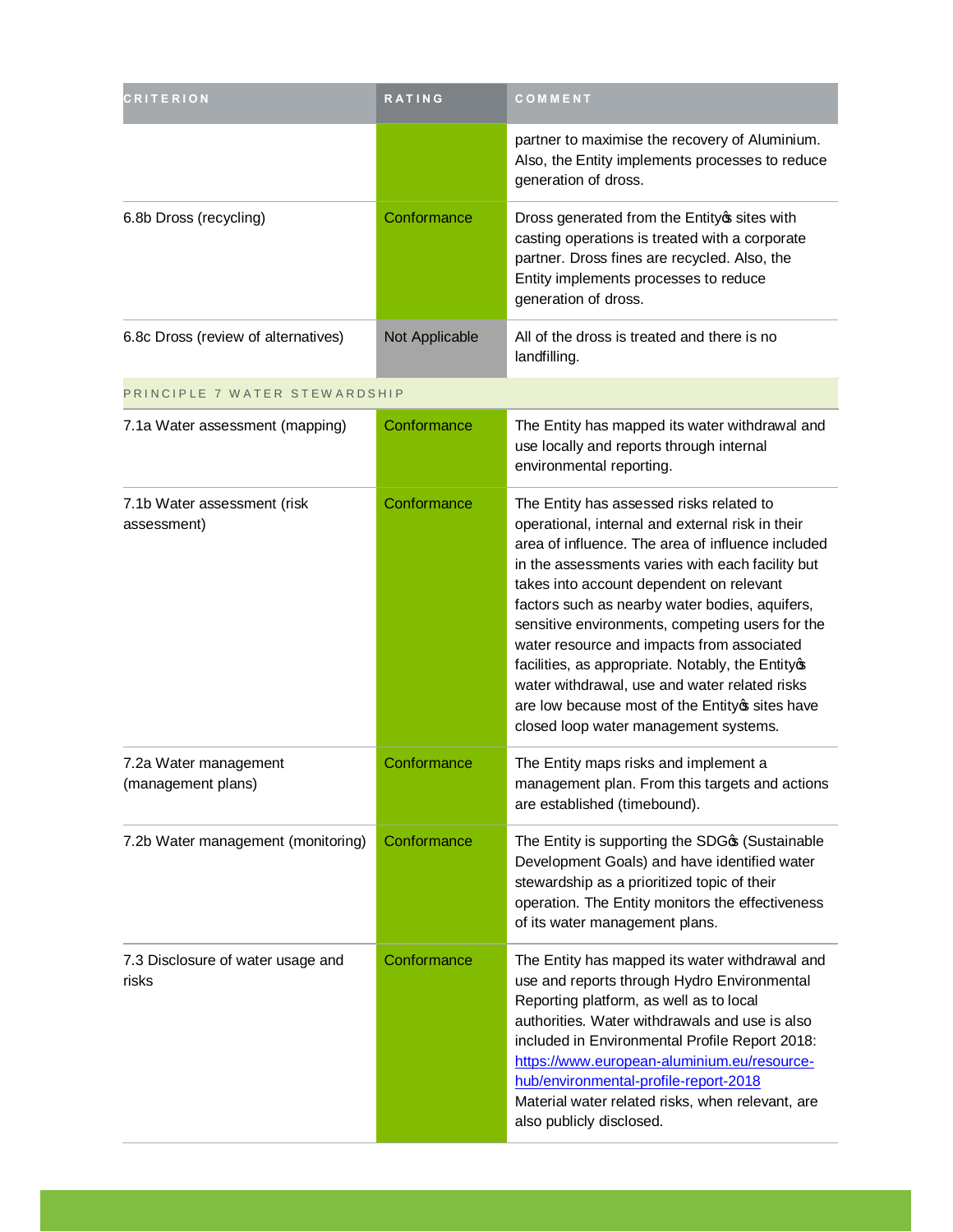| <b>CRITERION</b>                                                           | <b>RATING</b> | COMMENT                                                                                                                                                                                                                                                                                                                                                                                                                                                                                                                                                                                                                                                                                                                                                                                                                                                     |  |
|----------------------------------------------------------------------------|---------------|-------------------------------------------------------------------------------------------------------------------------------------------------------------------------------------------------------------------------------------------------------------------------------------------------------------------------------------------------------------------------------------------------------------------------------------------------------------------------------------------------------------------------------------------------------------------------------------------------------------------------------------------------------------------------------------------------------------------------------------------------------------------------------------------------------------------------------------------------------------|--|
| PRINCIPLE 8 BIODIVERSITY                                                   |               |                                                                                                                                                                                                                                                                                                                                                                                                                                                                                                                                                                                                                                                                                                                                                                                                                                                             |  |
| 8.1 Biodiversity assessment                                                | Conformance   | The Entity has assessed the risk and materiality<br>of the impacts on biodiversity from the land use<br>and activities in the Entity of Area of Influence.<br>The area of influence included in the<br>assessments varies with each facility but takes<br>into account dependent on relevant factors such<br>as proximity to sensitive environments, and<br>impacts from associated facilities, as<br>appropriate. The sites are all located in industry<br>park settings and the Biodiversity Mitigation<br>Hierarchy is implemented in the methodology.<br>The Entity is addressing in the annual report<br>support to international initiatives on loss of<br>biodiversity and degradation especially in areas<br>with high influence. The Entity is reporting on<br>Biodiversity issues to stakeholders in their<br>annual report available on the web. |  |
| 8.2a Biodiversity management<br>(biodiversity action plans)                | Conformance   | The Entity has assessed the risk and materiality<br>of the impacts on biodiversity from the land use<br>and activities in the Entity of Area of Influence.<br>The sites are all located in industry park settings<br>and the Biodiversity Mitigation Hierarchy is<br>implemented in the methodology. The<br>assessment has time-bound targets and the<br>plan is monitored for effectiveness. The Entity<br>has addressed in the annual report its support to<br>international initiatives on loss of biodiversity<br>and degradation especially in areas with high<br>influence. The Entity is reporting on Biodiversity<br>issues to stakeholders in their annual report<br>available on the web:<br>https://www.hydro.com/en/investors/reports-and-<br>presentations/                                                                                    |  |
| 8.2b Biodiversity management<br>(consultation and mitigation<br>hierarchy) | Conformance   | The Entity has assessed the risk and materiality<br>of the impacts on biodiversity from the land use<br>and activities in the Entity of Area of Influence.<br>Affected personnel and external stakeholders<br>have been consulted, informed and trained<br>about the management plans and Controls. The<br>sites are all located in industry park settings and<br>the Biodiversity Mitigation Hierarchy is<br>implemented in the methodology. The Entity<br>has addressed in the annual report its support to<br>international initiatives on loss of biodiversity<br>and degradation especially in areas with high<br>influence. The Entity is reporting on Biodiversity                                                                                                                                                                                   |  |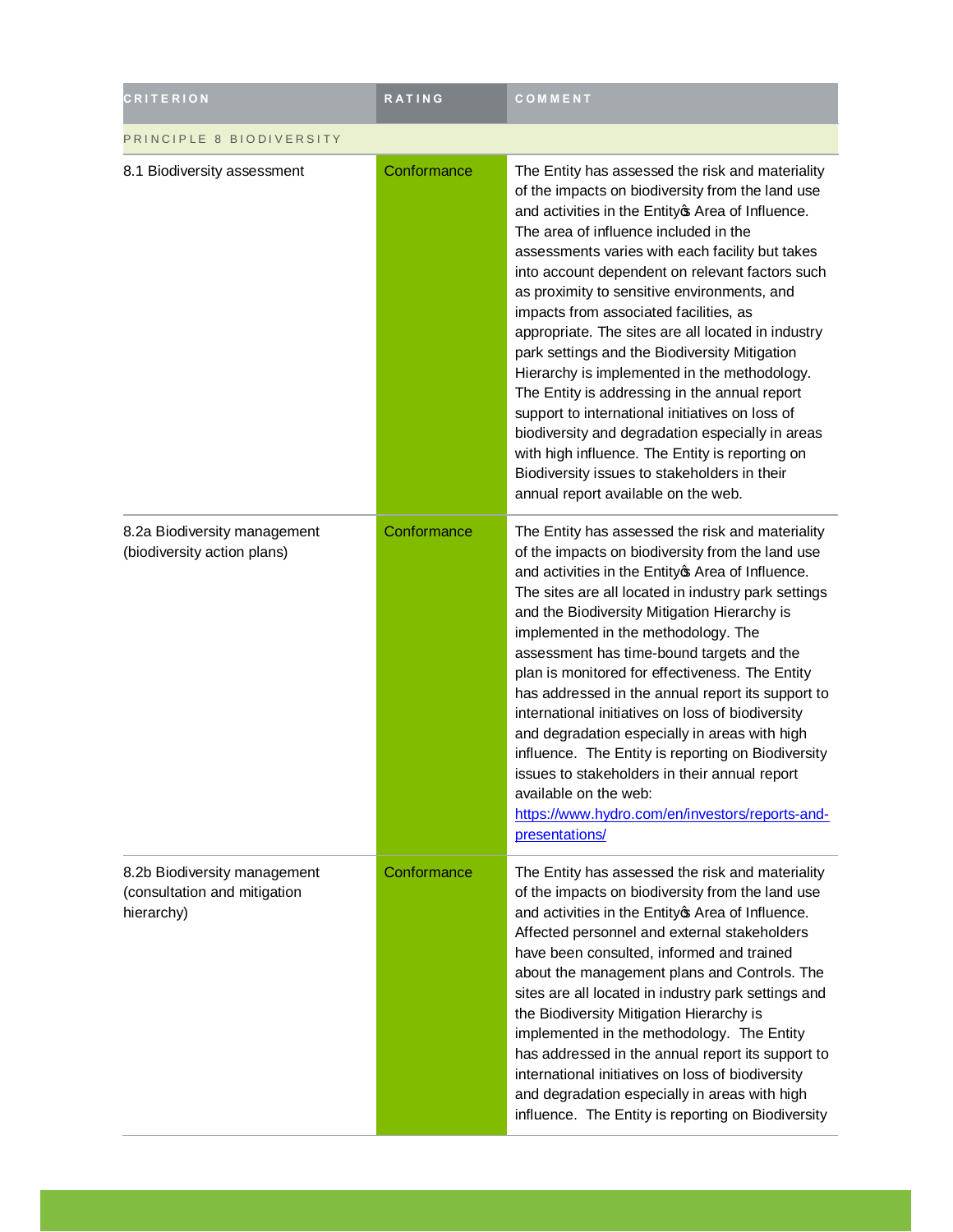| <b>CRITERION</b>                                                                          | RATING         | <b>COMMENT</b>                                                                                                                                                                                                                                                                                                                                                                                                                                                                                                                                                                                                                                                                  |  |
|-------------------------------------------------------------------------------------------|----------------|---------------------------------------------------------------------------------------------------------------------------------------------------------------------------------------------------------------------------------------------------------------------------------------------------------------------------------------------------------------------------------------------------------------------------------------------------------------------------------------------------------------------------------------------------------------------------------------------------------------------------------------------------------------------------------|--|
|                                                                                           |                | issues to stakeholders in their annual report<br>available on the web:<br>https://www.hydro.com/en/investors/reports-and-<br>presentations/                                                                                                                                                                                                                                                                                                                                                                                                                                                                                                                                     |  |
| 8.2c Biodiversity management<br>(reporting)                                               | Conformance    | The Entity has assessed the risk and materiality<br>of the impacts on biodiversity from the land use<br>and activities in the Entity of Area of Influence.<br>The sites are all located in industry park settings<br>and the Biodiversity Mitigation Hierarchy is<br>implemented in the methodology. The Entity has<br>addressed in the annual report its support to<br>international initiatives on loss of biodiversity<br>and degradation especially in areas with high<br>influence. The Entity is reporting on Biodiversity<br>issues to stakeholders in their annual report<br>available on the web:<br>https://www.hydro.com/en/investors/reports-and-<br>presentations/ |  |
| 8.3 Alien Species                                                                         | Conformance    | The Entity has implemented procedures and<br>guidance on environmental and product<br>stewardship addressing topics as biodiversity<br>and alien species, and is proactive in preventing<br>the deliberate or accidental introduction of alien<br>species.                                                                                                                                                                                                                                                                                                                                                                                                                      |  |
| 8.4a Commitment to % lo Go+in<br>World Heritage properties<br>(exploration and new mines) | Not Applicable | This criterion is not applicable to the Entityop<br>certification scope.                                                                                                                                                                                                                                                                                                                                                                                                                                                                                                                                                                                                        |  |
| 8.4b Commitment to %lo Go+in<br>World Heritage properties (existing<br>operations)        | Not Applicable | This criterion is not applicable to the Entityop<br>certification scope.                                                                                                                                                                                                                                                                                                                                                                                                                                                                                                                                                                                                        |  |
| 8.5a Mine rehabilitation (best<br>available techniques)                                   | Not Applicable | This criterion is not applicable to the Entityop<br>certification scope.                                                                                                                                                                                                                                                                                                                                                                                                                                                                                                                                                                                                        |  |
| 8.5b Mine rehabilitation (financial<br>provisions)                                        | Not Applicable | This criterion is not applicable to the Entityop<br>certification scope.                                                                                                                                                                                                                                                                                                                                                                                                                                                                                                                                                                                                        |  |
| PRINCIPLE 9 HUMAN RIGHTS                                                                  |                |                                                                                                                                                                                                                                                                                                                                                                                                                                                                                                                                                                                                                                                                                 |  |
| 9.1a Human Rights Due Diligence<br>(policy)                                               | Conformance    | The Entity has established a Human Right<br>Policy:<br>https://www.hydro.com/Document/Index?name=<br>Human%20Rights%20Policy.pdf&id=3007                                                                                                                                                                                                                                                                                                                                                                                                                                                                                                                                        |  |
| 9.1b Human Rights Due Diligence<br>(process)                                              | Conformance    | The Entity shows very good practice in this area,<br>with an extensive human risk mapping carried<br>out with the Danish Institute for Human Rights,<br>on the entirety of their supply chain including                                                                                                                                                                                                                                                                                                                                                                                                                                                                         |  |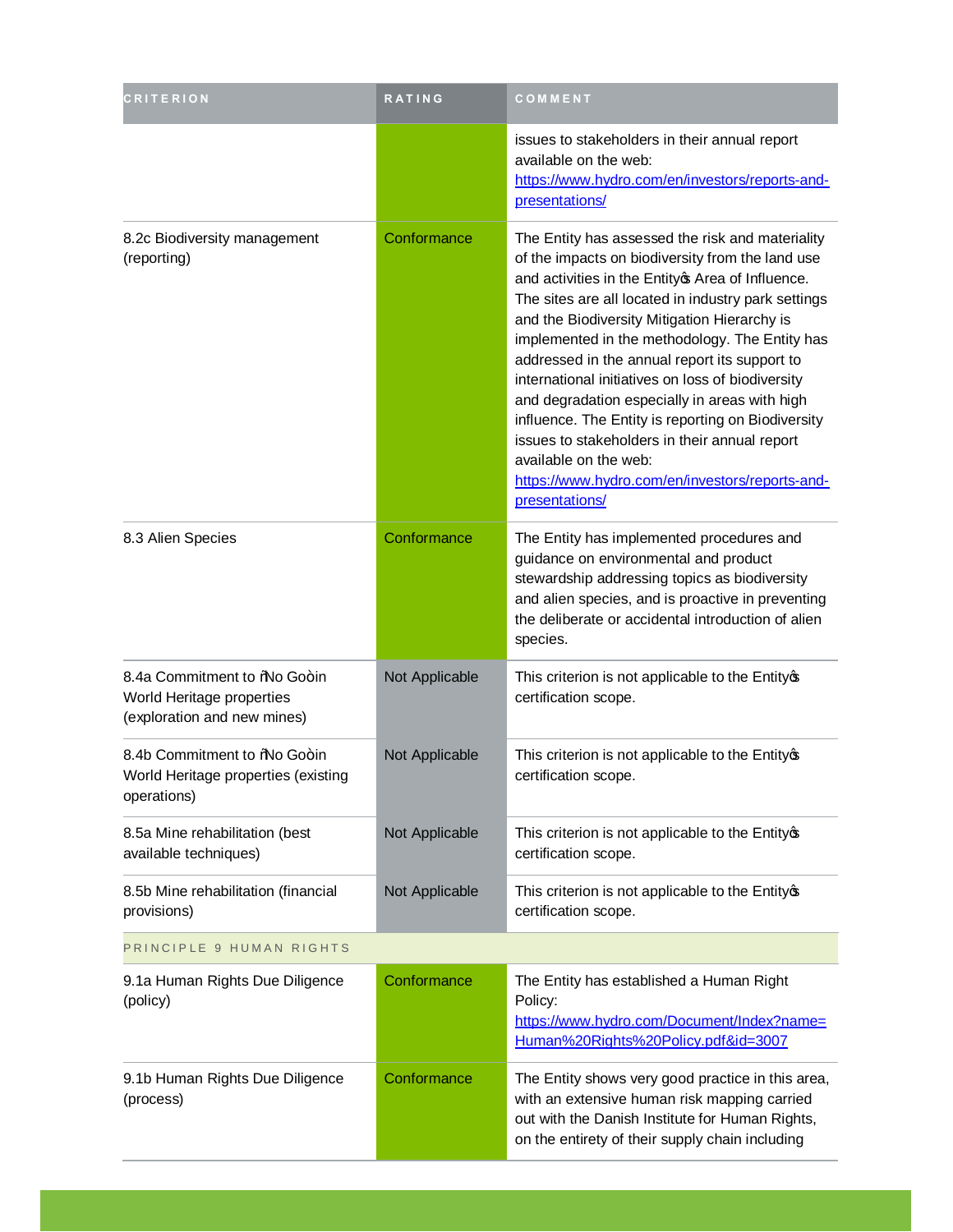| <b>CRITERION</b>                                 | RATING         | COMMENT                                                                                                                                                                                                                                                                                                                                                                                                                                                                                                                                                                                        |
|--------------------------------------------------|----------------|------------------------------------------------------------------------------------------------------------------------------------------------------------------------------------------------------------------------------------------------------------------------------------------------------------------------------------------------------------------------------------------------------------------------------------------------------------------------------------------------------------------------------------------------------------------------------------------------|
|                                                  |                | business partners and sub-contractors, detailed<br>by country and site, with a focus on the<br>upstream and downstream value chain of Hydro<br>Business Areas. A Human Rights Due Diligence<br>process is in place that seeks to identify,<br>prevent, mitigate and account for how it<br>addresses its actual and potential impacts on<br>Human Rights.                                                                                                                                                                                                                                       |
| 9.1c Human Rights Due Diligence<br>(remediation) | Conformance    | The Entity shows good practice in this area, with<br>an extensive human risk mapping on the entirety<br>of their supply chain including business partners<br>and sub-contractors, detailed by country and<br>site, with a focus on the upstream and<br>downstream value chain of Business Areas. A<br>human rights risk mapping for the Entity has<br>recently been done as part of the Enterprise<br>Risk Management process. Mitigating actions<br>are done on findings / recommendations. DIHR<br>states that Hydro is acting on the issues<br>identified during Human Rights Risk Mapping. |
| 9.2 Womeno Rights                                | Conformance    | The Entity code of conduct clearly states the<br>equality between gender and is working to raise<br>the share of women in the workforce. Link to<br>Hydro Code of Conduct:<br>https://www.hydro.com/en/sustainability/busines<br>s-integrity-and-responsible-<br>sourcing/compliance-and-integrity/our-code-of-<br>conduct/                                                                                                                                                                                                                                                                    |
| 9.3 Indigenous Peoples                           | Not Applicable | Corporate level: Hydro Human Rights Policy<br>Local level: No presence of indigenous people.<br>This requirement is not applicable for the<br>Certification Scope where the Entity operates.                                                                                                                                                                                                                                                                                                                                                                                                   |
| 9.4 Free, Prior, and Informed<br>Consent (FPIC)  | Not Applicable | Corporate level: Hydro Human Rights Policy<br>Local level: No presence of indigenous people.<br>This requirement is not applicable for the<br>Certification Scope where the Entity operates                                                                                                                                                                                                                                                                                                                                                                                                    |
| 9.5 Cultural and sacred heritage                 | Not Applicable | Corporate level: Hydro Human Rights Policy<br>Local level: No presence of indigenous people,<br>or cultural or sacred sites.<br>This requirement is not applicable for the<br>Certification Scope where the Entity operates                                                                                                                                                                                                                                                                                                                                                                    |
| 9.6a Resettlements (avoid or<br>minimise)        | Not Applicable | Principles, Hydro Human Rights Policy<br>The Entity has implemented a procedure at a<br>group level that covers impacts of any<br>resettlements.                                                                                                                                                                                                                                                                                                                                                                                                                                               |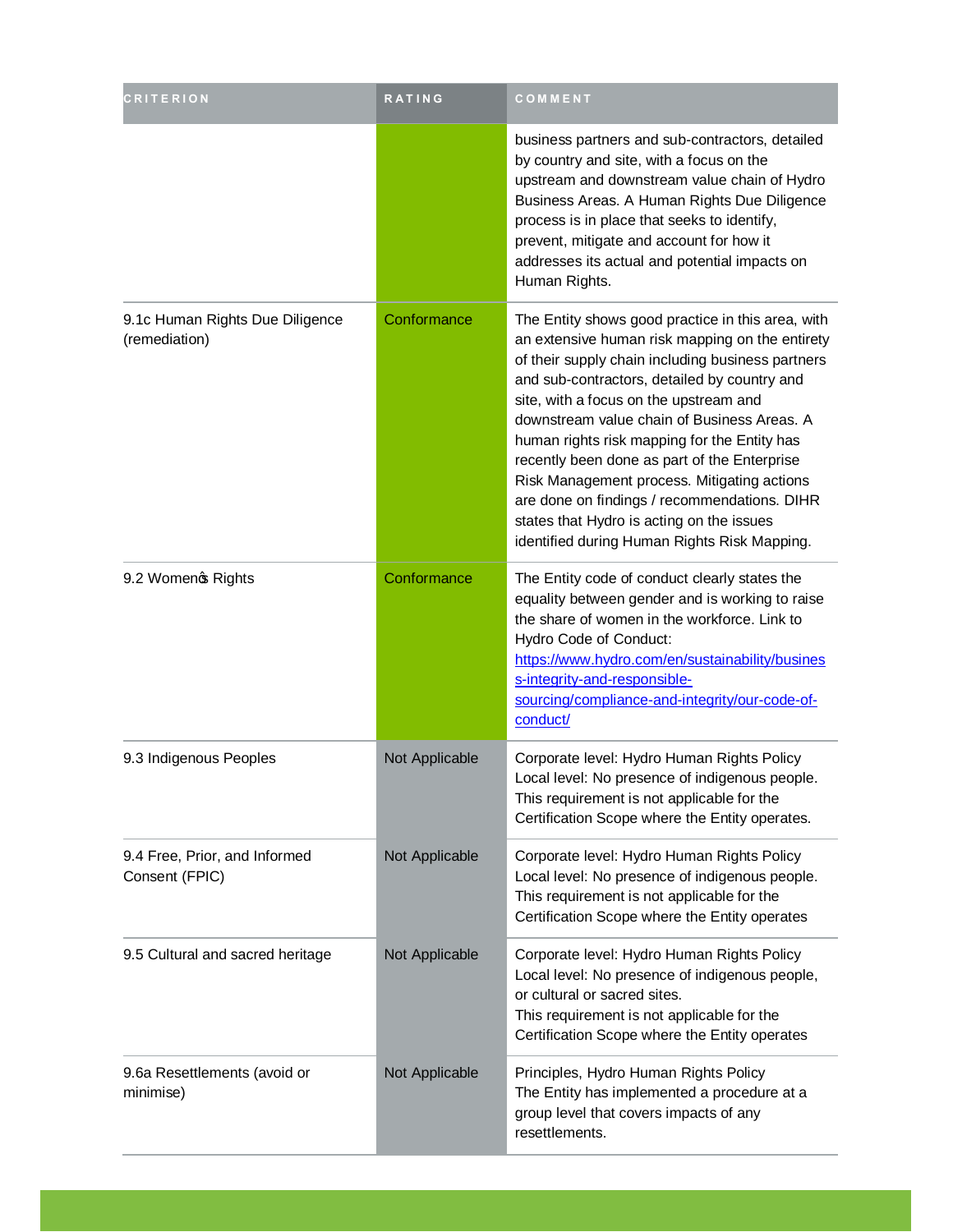| CRITERION                                                                                      | RATING         | COMMENT                                                                                                                                                                                                                                                                                                                                                                                                                                 |
|------------------------------------------------------------------------------------------------|----------------|-----------------------------------------------------------------------------------------------------------------------------------------------------------------------------------------------------------------------------------------------------------------------------------------------------------------------------------------------------------------------------------------------------------------------------------------|
|                                                                                                |                | This requirement is not applicable for the<br>Certification Scope where the Entity operates.                                                                                                                                                                                                                                                                                                                                            |
| 9.6b Resettlements (where<br>unavoidable)                                                      | Not Applicable | Principles, Hydro Human Rights Policy<br>The Entity has implemented a procedure at a<br>group level that covers impacts of any<br>resettlements.<br>This requirement is not applicable for the<br>Certification Scope where the Entity operates.                                                                                                                                                                                        |
| 9.7a Local Communities (rights and<br>interests)                                               | Conformance    | The Entity ocommunity engagement and<br>corporate sustainability reporting guidelines<br>demonstrate respect to legal and customary<br>rights and interests of local communities. There<br>are documented policies and procedures for<br>identifying and assessing the legal and<br>customary rights of local communities. The<br>Entity has recently done a human rights risk<br>mapping in the Enterprise Risk Management<br>process. |
| 9.7b Local Communities (impacts)                                                               | Conformance    | The Entity take appropriate steps to prevent and<br>address any adverse impacts on local<br>Community livelihoods resulting from its<br>activities. The Entity has done a follow-up on<br>relevant findings from human rights report, and<br>have recently done a human rights risk mapping<br>for in the Enterprise Risk Management process.<br>Complaints resolution mechanisms are in place.                                         |
| 9.7c Local Communities (livelihoods)                                                           | Conformance    | The Entity has a proactive approach to working<br>with local communities and neighbourhood<br>organizations to improve and support mutual<br>interests.                                                                                                                                                                                                                                                                                 |
| 9.8 Conflict-Affected and High-Risk<br>Areas                                                   | Not Applicable | This requirement is not applicable for the<br>Certification Scope where the Entity operates.                                                                                                                                                                                                                                                                                                                                            |
| 9.9 Security practice                                                                          | Conformance    | The Entity adheres to the Voluntary Principles<br>on Security and Human Rights regardless of<br>their geographic location. This is addressed in<br>the Annual Report 2017 available on the web:<br>https://www.hydro.com/en/investors/reports-and-<br>presentations/                                                                                                                                                                    |
| PRINCIPLE 10 LABOUR RIGHTS                                                                     |                |                                                                                                                                                                                                                                                                                                                                                                                                                                         |
| 10.1a Freedom of Association and<br>Right to Collective Bargaining<br>(freedom of association) | Conformance    | The Entity has established a People Directive<br>procedure. In this procedure it clearly states the<br>recognition of the principle of freedom of<br>association and the right to join employee<br>organizations.                                                                                                                                                                                                                       |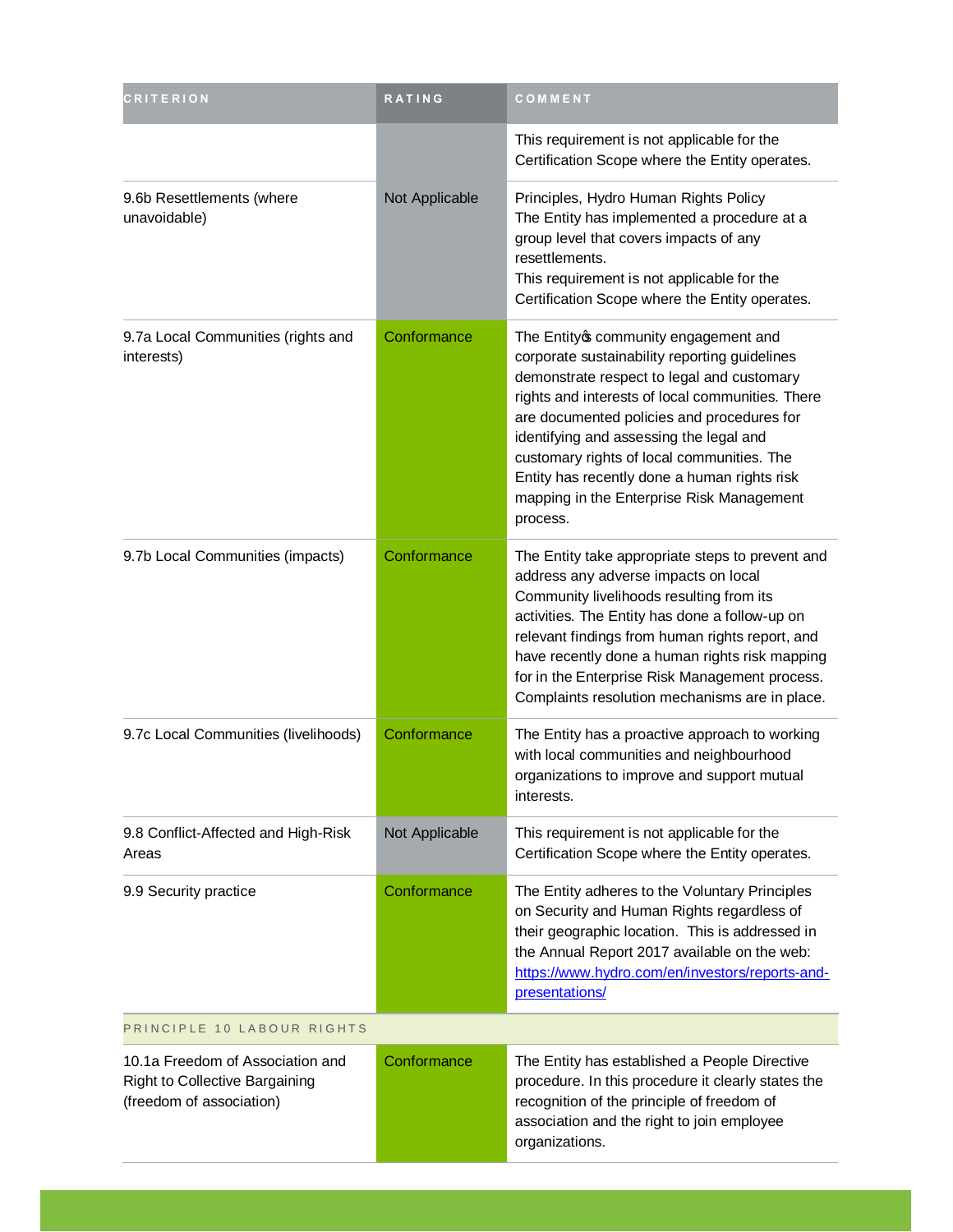| <b>CRITERION</b>                                                                              | RATING         | COMMENT                                                                                                                                                                                                                                                                                                                                                                                                                                                                                                                                                                                                                                                                              |
|-----------------------------------------------------------------------------------------------|----------------|--------------------------------------------------------------------------------------------------------------------------------------------------------------------------------------------------------------------------------------------------------------------------------------------------------------------------------------------------------------------------------------------------------------------------------------------------------------------------------------------------------------------------------------------------------------------------------------------------------------------------------------------------------------------------------------|
| 10.1b Freedom of Association and<br>Right to Collective Bargaining<br>(collective bargaining) | Conformance    | The Entity has established a People Directive<br>procedure. In this procedure it clearly states the<br>recognition of the principle of freedom of<br>association and the right to join employee<br>organizations. For the sites in the Entityop<br>Certification Scope, there is a freely elected<br>workers council in place and Collective<br>Bargaining Agreements are implemented.                                                                                                                                                                                                                                                                                               |
| 10.1c Freedom of Association and<br>Right to Collective Bargaining<br>(alternative means)     | Not Applicable | This requirement is not applicable for the<br>Certification Scope where the Entity operates.                                                                                                                                                                                                                                                                                                                                                                                                                                                                                                                                                                                         |
| 10.2a Child Labour (minimum age)                                                              | Conformance    | There's no employment of workers under age of<br>16 years. The Entity has established a People<br>Directive procedure. In this procedure it clearly<br>states Hydro does not accept child labour and<br>will not employ children below the age of 16.                                                                                                                                                                                                                                                                                                                                                                                                                                |
| 10.2b Child Labour (hazardous)                                                                | Conformance    | There's no employment of workers under age of<br>16 years. The Entity has established a People<br>Directive procedure. In this procedure it clearly<br>states Hydro does not accept child labour and<br>will not employ children below the age of 16.                                                                                                                                                                                                                                                                                                                                                                                                                                |
| 10.2c Child Labour (worst forms)                                                              | Conformance    | There's no employment of workers under age of<br>16 years. Child labour is no issue in Belgium,<br>Germany, Norway, UK, Poland, Portugal, Spain<br>and France. Interviews with members of HR<br>teams. Extract from Hydro's People Directive<br>section 4.14: Hydro does not accept child labour<br>and will not employ children below the age of<br>16. If the child is secured the right for education,<br>play, rest and family life, limited exceptions may<br>be made if this is clearly in the best interests of<br>the child. Hydro shall not employ forced labour.<br>Corporate: People Directive, Supplier Code of<br>Conduct, Hydro's Human Rights Policy,<br>Legislation. |
| 10.3a Forced Labour (human<br>trafficking)                                                    | Conformance    | The Entity of Code of Conduct and Supplier<br>Code of Conduct restricts forced labour. In 2019<br>Social accountability supplier audits will be<br>performed to ensure compliance. Link to Hydro<br>Code of Conduct:<br>https://www.hydro.com/en/sustainability/busines<br>s-integrity-and-responsible-<br>sourcing/compliance-and-integrity/our-code-of-<br>conduct/                                                                                                                                                                                                                                                                                                                |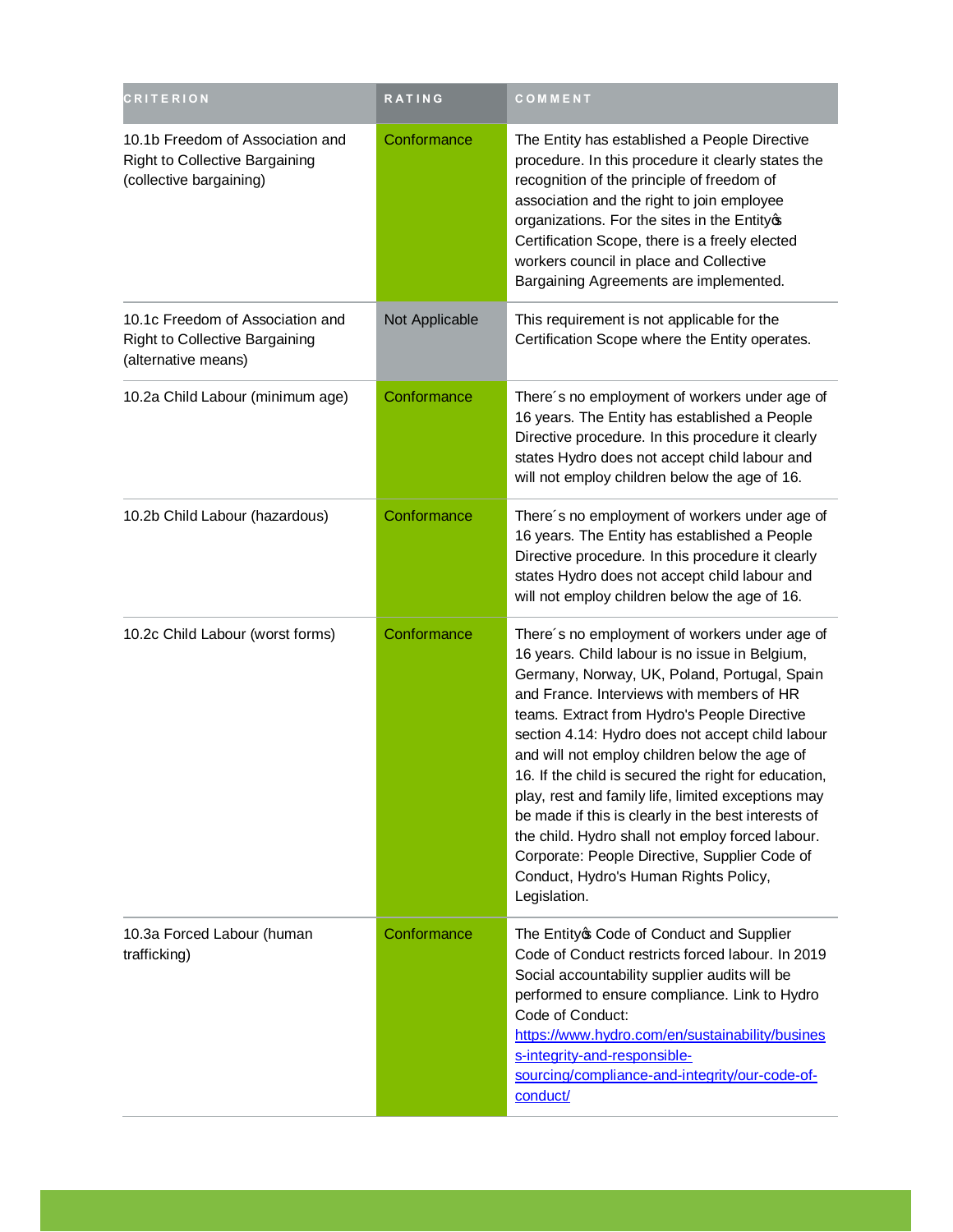| CRITERION                                                                    | RATING      | COMMENT                                                                                                                                                                                         |
|------------------------------------------------------------------------------|-------------|-------------------------------------------------------------------------------------------------------------------------------------------------------------------------------------------------|
| 10.3b Forced Labour (deposits, fees,<br>advances)                            | Conformance | No incidents were found at the Entity sites. No<br>deposits are held, no recruitment fees are paid.                                                                                             |
| 10.3c Forced Labour (migrant<br>workers)                                     | Conformance | No incidents were found at the Entity sites. No<br>deposits are held, no recruitment fees are paid.                                                                                             |
| 10.3d Forced Labour (debt bondage)                                           | Conformance | No incidents were found at the Entity sites.                                                                                                                                                    |
| 10.3e Forced Labour (freedom of<br>movement)                                 | Conformance | No incidents were found at the Entity sites.<br>Workers are free to leave their working places.                                                                                                 |
| 10.3f Forced Labour (retention of<br>identity papers, permits, certificates) | Conformance | No original identity papers are kept by the Entity.<br>Only copies are stored.                                                                                                                  |
| 10.3g Forced Labour (freedom to<br>terminate employment)                     | Conformance | Conditions of termination of working contracts<br>are defined by law, collective bargaining<br>agreements and described in personal worker<br>contracts.                                        |
| 10.4 Non-Discrimination                                                      | Conformance | No discrimination was found during audits and<br>interviews at the Entity os sites.                                                                                                             |
| 10.5 Communication and<br>engagement                                         | Conformance | Workers council have regular meetings with<br>Management representatives and is part of H&S<br>Committees.                                                                                      |
| 10.6 Disciplinary practices                                                  | Conformance | No incidents of mental or physical punishment<br>were detected at the Entitycs sites.                                                                                                           |
| 10.7a Remuneration (living wage)                                             | Conformance | Living Wages are paid at Entityos sites. Wages<br>are defined due to Collective Bargaining<br>Agreements and Trade Union Wage tables.                                                           |
| 10.7b Remuneration (method of<br>payment)                                    | Conformance | Payments of wages are conducted monthly in a<br>punctual manner. All workers are getting<br>payslips with payments details.                                                                     |
| 10.8 Working Time                                                            | Conformance | Different shift models are in place for Entityop<br>sites. These are approved by Workers council<br>and local authorities. Public holidays and Annual<br>leave are paid according to local law. |

### PRINCIPLE 11 OCCUPATIONAL HEALTH AND SAFETY

| 11.1a Occupational Health and<br>Safety (OH&S) Policy (policy)                  | Conformance | The Entity has a global Health and Safety Policy<br>owned by the President and CEO.                                                                                                                                       |
|---------------------------------------------------------------------------------|-------------|---------------------------------------------------------------------------------------------------------------------------------------------------------------------------------------------------------------------------|
| 11.1b Occupational Health and<br>Safety (OH&S) Policy (workers and<br>visitors) | Conformance | The Entity Policy on HSE (health, safety and<br>environment) is communicated in several ways.<br>For instance, publicly on web or visually on<br>boards and through training and contracts with<br>external stakeholders. |